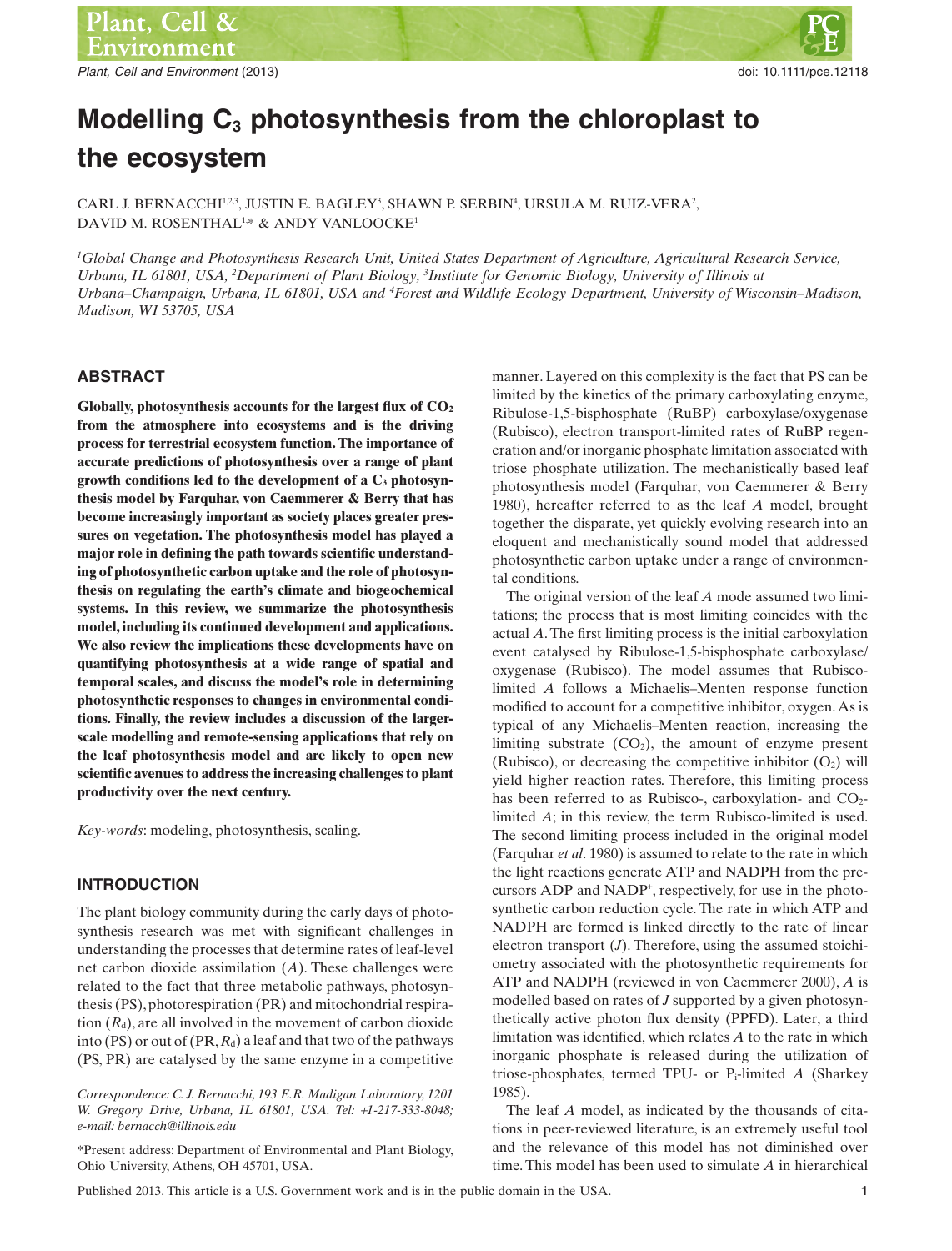modelling schemes that consider larger spatiotemporal scales, including canopies (Wang & Jarvis 1990; Amthor 1994; Lloyd & Farquhar 1996; dePury & Farquhar 1997;Wittig *et al*. 2005; Drewry *et al*. 2010a,b), ecosystems (Field & Avissar 1998) and landscapes (Sellers *et al*. 1996, 1997). The leaf *A* model is also a key component of earth system models (Cramer *et al*. 2001; Medvigy *et al*. 2009). With the major challenges facing society in terms of global climate change, a growing population and higher caloric intake, the importance of the leaf *A* model as a tool for global change research is increasing. Given this role, the accuracy of the model is important for predicting carbon uptake across spatial scales from leaves to the globe and over time scales ranging from seconds to decades or longer.The importance of the model to accurately predict *A* was quickly realized; however, significant advances in technology, including measurement protocols and genetic manipulations (e.g. Bernacchi *et al*. 2001; Yamori & von Caemmerer 2009), were required to provide model parameterizations that adequately model *A* over a range of conditions that are biologically significant, including fluctuations in light,  $CO<sub>2</sub>$  and temperature.

The goals of this review are threefold. Firstly, we will provide a review of the model as it developed from 1980 to its present state, with specific discussion related to the ability of the model to predict *A* with changes in temperature and drought, increasing carbon dioxide and ozone, as well as a discussion focusing on the assumptions of the three limiting processes integrated into the model. Secondly, review leaf scale model applications including the fitting of measured data to obtain key photosynthetic parameters, and the potential for the model to identify opportunities to improve photosynthesis. Thirdly, we discuss the role of the leaf *A* model in scaling from the leaf to the canopy, with specific focus on canopy and ecosystem models and remote-sensing applications.

## **MODELLING LEAF A IN A CHANGING ENVIRONMENT**

Because of the mechanistic nature of the leaf *A* model, it is a great tool to predict changes in *A* over a wide range of environmental conditions. The major environmental determinants of *A* include air temperature  $(T_{air})$  and PPFD; these are all highly dynamic in nature (Fig. 1). While changes in vapour pressure deficit (VPD) do not directly influence photosynthetic physiology, it does have a strong influence on stomatal conductance (*g*s), which is not integrated directly into the model. Not only does the photosynthetic model need to account for short-term (i.e. minutes to hours) fluctuations in environmental conditions, it must also consider the impact of longer-term changes, including anthropogenically induced climate change that is predicted to continue well into the future (Solomon *et al*. 2007).

#### **Model background**

A complete description of the leaf *A* model was presented previously (Farquhar *et al*. 1980; Farquhar & von Caemmerer 1982; von Caemmerer 2000); however, the key modelling



**Figure 1.** Meteorological conditions measured at a research station in Central Illinois during a clear (top) and overcast (bottom) day in 2012.

equations are presented here to aid in the discussion of proper model parameterization. The basic model predicts *A* as a function of three separate processes that are involved in the flux of  $CO<sub>2</sub>$  into or out of the leaf as

$$
A = V_c - 0.5V_o - R_d, \t\t(1)
$$

where  $V_c$  ( $\mu$ mol CO<sub>2</sub> m<sup>-2</sup> s<sup>-1</sup>) is the rate of carboxylation by Rubisco,  $V_0$  ( $\mu$ mol O<sub>2</sub> m<sup>-2</sup> s<sup>-1</sup>) is the rate of oxygenation by Rubisco and  $R_d$  ( $\mu$ mol m<sup>-2</sup> s<sup>-1</sup>) is the rate of mitochondrial release of CO2.The stoichiometry of PR assumes that for two oxygenations of Rubisco, one  $CO<sub>2</sub>$  is released; thus, the multiplier of 0.5 is associated with  $V_0$ . Because the carboxylation and oxygenation reactions share the same active site on Rubisco, the PS and PR components of the model are expressed as

$$
A = \left(1 - \frac{\Gamma^*}{C}\right) V_c - R_d. \tag{2}
$$

The term *C* is the concentration of  $CO<sub>2</sub>$  ( $\mu$ mol mol<sup>-1</sup>) and the term  $\Gamma^*$  ( $\mu$ mol mol<sup>-1</sup>) is the photosynthetic CO<sub>2</sub> compensation point, the concentration at which photosynthetic carbon uptake is equal to photorespiratory  $CO<sub>2</sub>$  release. The full derivation of  $(1 - \Gamma^*/C)$  is outside the scope of this review; however,  $\Gamma^*/C$  represents the proportion of CO<sub>2</sub> taken up by PS ( $V_c$ ) that is released by PR.

The photosynthetic  $CO_2$  compensation point,  $\Gamma^*$ , is a value that is based on the specificity of Rubisco for  $CO<sub>2</sub>$  compared with  $O_2(\tau)$ , expressed as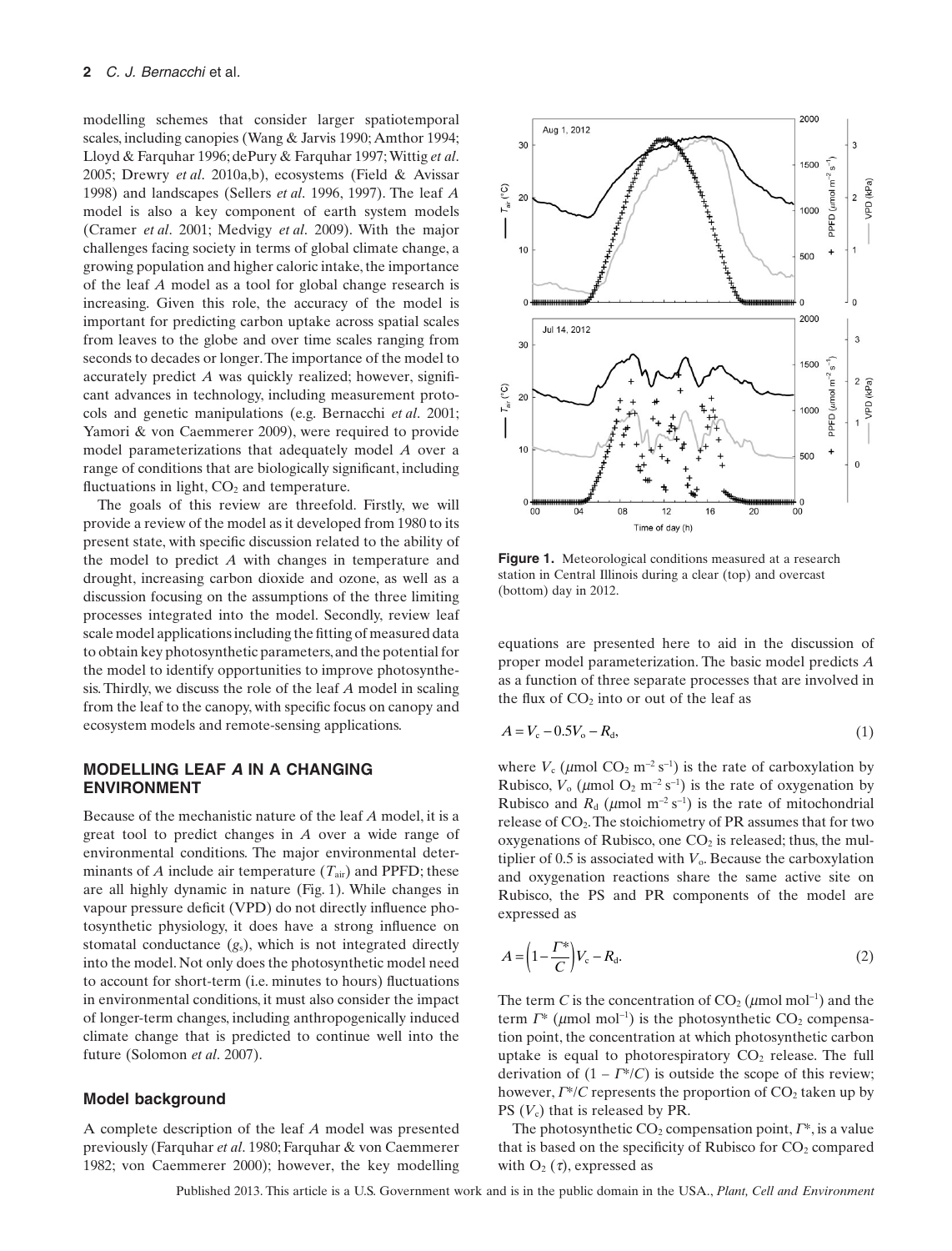$$
\Gamma^* = \frac{0.5 \cdot O}{\tau},\tag{3}
$$

where  $O$  (mmol mol<sup>-1</sup>) is the concentration of  $O_2$ . The value of  $\tau$  is relatively constant among  $C_3$  species (von Caemmerer 2000); however, the extent to which it varies may need to be considered depending on the model application (Galmés *et al*. 2005). Specificity is a function of the kinetics of Rubisco, given by

$$
\tau = \left(\frac{K_{\rm o} V_{\rm cmax}}{V_{\rm omax} K_{\rm c}}\right) \tag{4}
$$

where  $K_c$  and  $K_o$  are the Michaelis constants, and  $V_{c,max}$  and *V*o,max are the maximum velocities of carboxylation and oxygenation of Rubisco, respectively.

An additional challenge associated with modelling  $V_c$ stems from the various processes that limit A, Rubisco  $(w_c)$ , RuBP regeneration  $(w_i)$  and TPU  $(w_p)$ . These limiting processes are most commonly presented based on the carbon dioxide concentration ( $[CO<sub>2</sub>]$ ) where they limit (Fig. 2; http://demonstrations.wolfram.com/ModelingPhotosynthetic ResponsesToCarbonDioxide/).  $V_c$  is represented as the minimum of these three processes  $(V_c = \min\{w_c, w_i, w_p\})$ , each described mathematically as



**Figure 2.** An idealized *A/C*<sub>i</sub> response curve modelled at 25 °C and photosynthetic photon flux density (PPFD) of 1500  $\mu$ mol m<sup>-2</sup> s<sup>-1</sup> using the leaf *A* model (Farquhar *et al.* 1980) with the temperature functions for Rubisco- and RuBP regeneration-limited *A* provided in Bernacchi *et al*. (2001, 2003a) with the temperature response of  $J_{\text{max}}$  modified as in June *et al.* (2004) and the temperature response of TPU-limited *A* from Harley *et al*. (1992). Modelled *A* is determined by whichever process is the most limiting (solid black line) with the functions representing non-limiting portions of the three processes shown in the dashed lines. This figure was modelled using  $V_{c,max}$  of 98  $\mu$ mol m<sup>-2</sup> s<sup>-1</sup>,  $J_{\text{max}}$  of 160  $\mu$ mol m<sup>-2</sup> s<sup>-1</sup>, TPU of 10.5  $\mu$ mol m<sup>-2</sup> s<sup>-1</sup> and  $R_d$  of 1.1  $\mu$ mol m<sup>-2</sup> s<sup>-1</sup>. This figure can be manipulated over a wide range of conditions and parameterizations at: http:// demonstrations.wolfram.com/ModelingPhotosynthetic ResponsesToCarbonDioxide/

$$
w_{\rm c} = \frac{V_{\rm c,max} \cdot C}{C + K_{\rm c} (1 + O/K_{\rm o})},\tag{5}
$$

$$
w_{j} = \frac{J \cdot C}{4.5C + 10.5T^{*}},
$$
\n(6)

$$
w_{\rm p} = \frac{3TPU}{(1 - \Gamma^*/C)}.\tag{7}
$$

The term *J* ( $\mu$ mol m<sup>-2</sup> s<sup>-1</sup>) represents the flux of electrons through the thylakoid membrane and TPU is the rate of triose phosphate utilization ( $\mu$ mol m<sup>-2</sup> s<sup>-1</sup>). *J* is a function of the maximum potential electron transport rate  $(J_{\text{max}})$ , the PPFD ( $\mu$ mol m<sup>-2</sup> s<sup>-1</sup>), the ratio of photosystem II (PSII) to photosystem I (PSI,  $\beta$ ), leaf absorbance  $(\alpha)$ , quantum efficiency of PSII  $(\Phi)$  and a curvature term  $(\Theta)$ , expressed as a quadratic equation as

$$
J = \frac{PPFD\alpha\Phi\beta + J_{\text{max}} - \sqrt{(PPFD\alpha\Phi\beta + J_{\text{max}})^2 - 4\Theta PPFD\alpha\Phi\beta J_{\text{max}}}}{2\Theta}.
$$
\n(8)

Given the mechanistic nature of the leaf *A* model, its ability to accurately reflect the responses of *A* relies on proper parameterization of key terms used in the model (Table 1). The parameters are all highly temperature dependent and can be determined from a number of different sources (e.g. Bernacchi *et al*. 2001, 2002; Medlyn, Loustau & Delzon 2002; Bernacchi, Pimentel & Long 2003a; Hikosaka *et al*. 2006). The temperature responses of the model parameters have been described using a variety of functions, most commonly Q10 (Farquhar *et al*. 1980), polynomial (Kirschbaum & Farquhar 1984; McMurtrie & Wang 1993), exponential (Badger & Collatz 1977; Harley & Tenhunen 1991; Bernacchi *et al*. 2001, 2002, 2003a; Medlyn *et al*. 2002; Kattge & Knorr 2007) and a normal distribution (June, Evans & Farquhar 2004). Temperature functions for parameters that are based on Rubisco kinetic properties and do not have an optimum within a biologically significant temperature range  $(K_c, K_o, \tau, \Gamma^*)$  and in most cases *V*c,max) follow a temperature function that includes only a unitless scaling constant (*c*) and an energy of activation  $(\Delta H_a; \mathrm{kJ\ mol}^{-1})$ :

$$
Parameter = \exp[c - \Delta H_a / RT_k], \qquad (9)
$$

where *R* is the universal gas constant  $(8.314 \text{ J K}^{-1} \text{ mol}^{-1})$ and  $T_k$  is the leaf temperature (K). Equation 9 is derived originally from the Eyring equation (Eyring 1935) through the work of Johnson & Lewin (1946) and adapted to the temperature functions of *A* by Harley & Tenhunen (1991). Equation 9 can also be standardized to include only  $\Delta H_a$ (Farquhar *et al*. 1980; Harley & Baldocchi 1995) as

$$
Parameter = Parameter_{25} \exp\left[\frac{(T_{k} - 298)\Delta H_{a}}{RT_{k} 298}\right].
$$
 (10)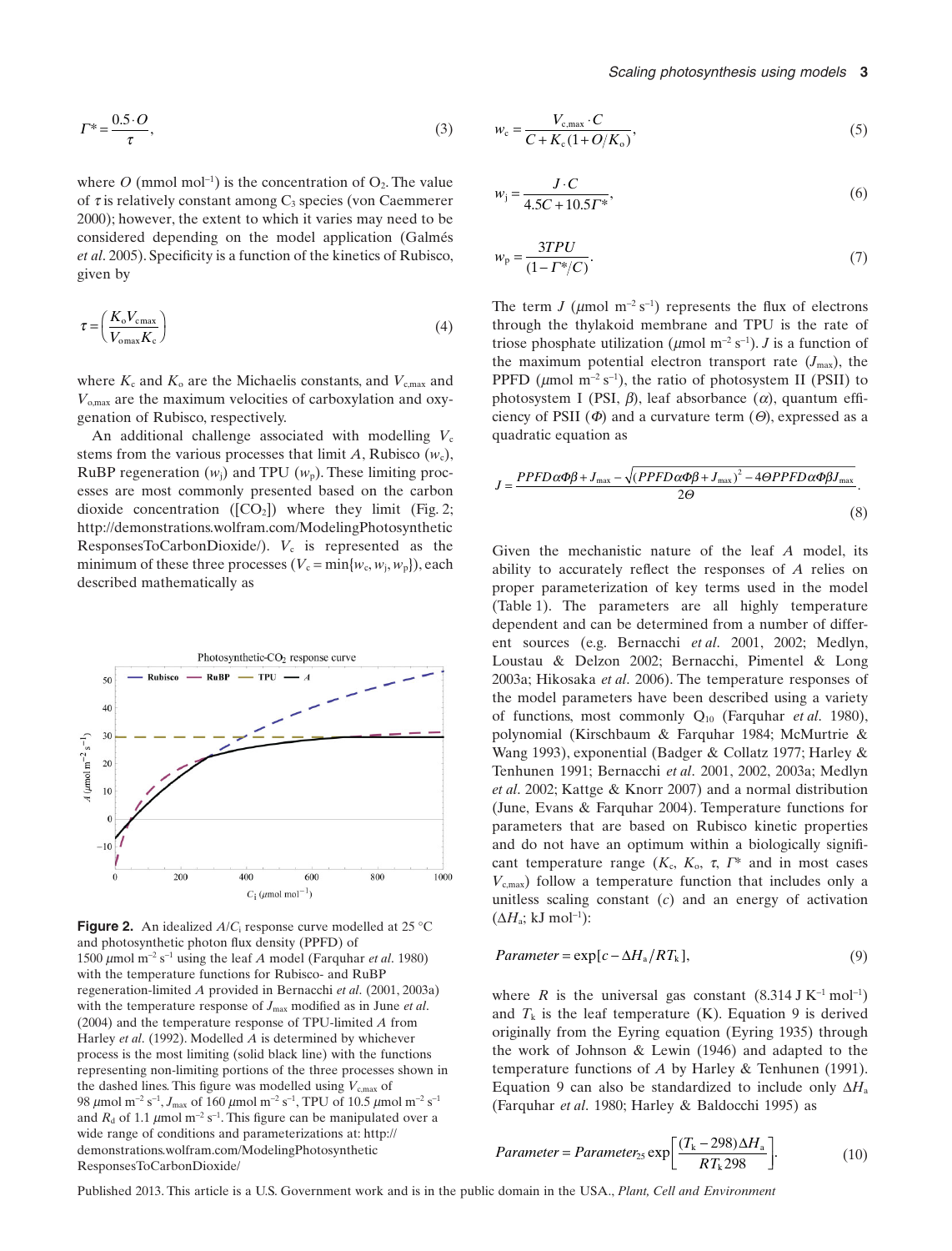| Symbol           | Definition                                  | Units                                     | Input/Parameter/Output |
|------------------|---------------------------------------------|-------------------------------------------|------------------------|
| $\boldsymbol{A}$ | Net $CO2$ assimilation rate                 | $M$ mol m <sup>-2</sup> s <sup>-1</sup>   | Calculated             |
| $\,C$            | CO <sub>2</sub> concentration               | $\mu$ mol mol <sup>-1</sup>               | Input                  |
| $\boldsymbol{J}$ | Electron transport rate                     | $\mu$ mol m <sup>-2</sup> s <sup>-1</sup> | Calculated             |
| $J_{\rm max}$    | Maximal electron transport rate             | $\mu$ mol m <sup>-2</sup> s <sup>-1</sup> | Parameter              |
| $K_{c}$          | Michaelis constant for $CO2$                | $\mu$ mol mol <sup>-1</sup>               | Parameter              |
| $K_{\rm o}$      | Michaelis constant for $O2$                 | mmol mol $^{-1}$                          | Parameter              |
| 0                | O <sub>2</sub> concentration                | $mmol$ mol <sup>-1</sup>                  | Input                  |
| $R_{\rm D}$      | Mitochondrial respiration in the light      | $\mu$ mol m <sup>-2</sup> s <sup>-1</sup> | Parameter              |
| <b>TPU</b>       | Triose phosphate utilization rate           | $\mu$ mol m <sup>-2</sup> s <sup>-1</sup> | Parameter              |
| $V_c$            | Carboxylation rate                          | $\mu$ mol m <sup>-2</sup> s <sup>-1</sup> | Calculated             |
| $V_{\rm c,max}$  | Maximal carboxylation rate                  | $\mu$ mol m <sup>-2</sup> s <sup>-1</sup> | Parameter              |
| $V_{\rm o}$      | Oxygenation rate                            | $\mu$ mol m <sup>-2</sup> s <sup>-1</sup> | Calculated             |
| $V_{\rm o,max}$  | Maximal oxygenation rate                    | $\mu$ mol m <sup>-2</sup> s <sup>-1</sup> | Parameter              |
| $W_{\rm C}$      | Rubisco-limited carboxylation rate          | $\mu$ mol m <sup>-2</sup> s <sup>-1</sup> | Calculated             |
| $W_i$            | RuBP-limited carboxylation rate             | $\mu$ mol m <sup>-2</sup> s <sup>-1</sup> | Calculated             |
| $W_{\rm p}$      | TPU-limited carboxylation rate              | $\mu$ mol m <sup>-2</sup> s <sup>-1</sup> | Calculated             |
| $\alpha$         | Leaf absorbance                             |                                           | Parameter              |
| $\beta$          | Fraction of photosystem II to photosystem I |                                           | Parameter              |
| $\Gamma^*$       | Photosynthetic $CO2$ compensation point     | $M$ mol mol <sup>-1</sup>                 | Parameter              |
| $\Theta$         | Curvature term                              |                                           | Parameter              |
| $\tau$           | Rubisco specificity for $CO2$ versus $O2$   |                                           | Parameter              |
| $\Phi$           | Quantum efficiency of photosystem II        |                                           | Parameter              |
| <b>PPFD</b>      | Photosynthetic photon flux density          | $\mu$ mol m <sup>-2</sup> s <sup>-1</sup> | Input                  |

**Table 1.** Symbols, definitions, units and whether the term is calculated in the model or input as a parameter

Here, the parameter at  $25^{\circ}$ C (*Parameter*<sub>25</sub>) represents a scaling constant similar to *c* in Eqn 9 and therefore has intuitive biological meaning (Harley & Baldocchi 1995).

Equations 9 and 10 predict that a given model parameter continues to increase exponentially with temperature and that thermal deactivation does not occur. However, several model parameters display a decrease at higher temperatures and require an energy of deactivation  $(\Delta H_d; kJ \text{ mol}^{-1})$  and an entropy term  $(\Delta S; kJ K^{-1} \text{ mol}^{-1})$  to account for loss of enzyme function above a certain energy level. These terms are integrated into Eqn 9 as (Harley & Tenhunen 1991)

$$
Parameter = \frac{\exp[c - \Delta H_a / RT_k]}{1 + \exp[(\Delta S T_k - \Delta H_d) / RT_k]},
$$
\n(11)

which again has been further modified to remove the scaling constant, *c* (as in Harley & Baldocchi 1995):

#### *Parameter*

$$
= parameter_{\text{opt}} \frac{H_{\text{d}} \exp\{(\Delta H_{\text{a}}/R)[(1/T_{\text{opt}}) - (1/T_{\text{k}})]\}}{H_{\text{d}} - H_{\text{a}} [1 - \exp\{(H_{\text{a}}/R)[(1/T_{\text{opt}}) - (1/T_{\text{k}})]\}]}
$$
\n(12)

In this later example, the *parameter*opt is the peak value of the parameter and  $T_{\text{opt}}$  is the temperature in which this peak occurs. Examples of temperature functions extend beyond those presented here. However, functions derived from the Arrhenius equations, which are based on activation energies, are among the most widely employed.

## **MODEL PARAMETERIZATION: RUBISCO-LIMITED A**

The key parameters used in the Rubisco-limited *A* model include  $K_c$ ,  $K_o$  and  $V_{c,max}$ , which represent Rubisco enzyme kinetics, and  $\Gamma^*$ , which is derived from these three terms and from the maximum rate of oxygenation  $(V_{\text{onax}};$  Eqns 3 and 4). Each of these kinetic components of Rubisco is highly temperature dependent; therefore, the model's predictive ability depends on accurately representing the temperature responses of these parameters. The original model (Farquhar *et al*. 1980) utilized temperature responses that were derived from isolated Rubisco using *in vitro* techniques (Badger & Collatz 1977). However, *in vitro* conditions seldom represent those experienced *in vivo*. *In vitro* assays are usually conducted under dilute conditions relative to the *in vivo* situation where the active site concentrations can range above 1 mm (Jensen & Bahr 1977; von Caemmerer *et al*. 1994). A major challenge associated with *in vivo* determination of the Rubisco kinetics included, originally, accurate methods for measuring gas-exchange coupled with the limited range and low values of  $[CO_2]$  in which *A* is Rubisco-limited. Rubiscolimited *A* occurs at  $[CO_2]$  below the value of  $K_c$  (ca. 400  $\mu$ mol mol<sup>-1</sup> based on intercellular [CO<sub>2</sub>], C<sub>i</sub>); thus, small measurement errors can result in large errors in the derived kinetic parameters (Long & Bernacchi 2003). This small  $[CO<sub>2</sub>]$  range in which *A* is Rubisco-limited and the large number of dependent model parameters (e.g.  $K_c, K_o, \Gamma^*, V_{c,max}$ and *R*d) presents a challenge to proper model parameterization. Improvements in *in vivo* measurement techniques (e.g. newer generation gas-exchange systems and chlorophyll fluorometers) together with antisense technology, in which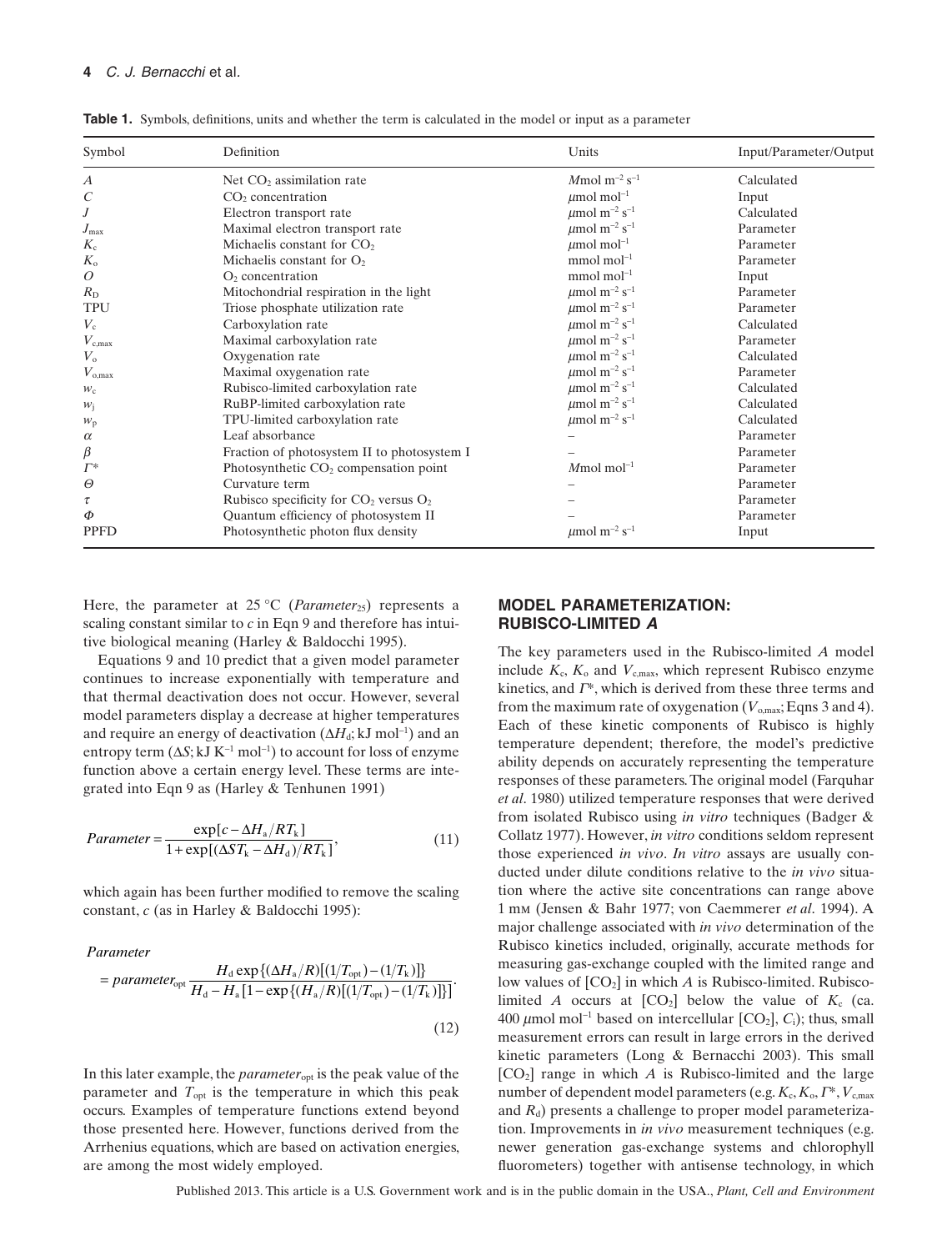plants are engineered with low Rubisco content to ensure PS is always Rubisco-limited (von Caemmerer *et al*. 1994), has paved the way for the development of improved temperature response functions that are statistically valid with enhanced accuracy (e.g. Bernacchi *et al*. 2001).

It is typically assumed that the kinetic parameters associated with Rubisco-limited  $A$  were conserved for all higher  $C_3$ species (Farquhar *et al*. 1980; Harley & Tenhunen 1991; von Caemmerer 2000; Bernacchi *et al*. 2001; Long & Bernacchi  $2003$ ), although this may not apply for all  $C_3$  species and for all growth conditions (e.g. Galmés *et al*. 2005). The degree to which assuming a default model parameterization is appropriate ultimately depends upon the intended purpose for modelling *A*. Certain parameters must be known or fixed for a leaf to ensure that error is minimized. Improper parameterization of  $V_{\text{c,max}}$  can introduce errors in modelled photosynthetic rates that are far greater than those associated with incorrect Rubisco kinetic values (e.g.  $\tau$ ). Because  $V_{c,max}$  varies among leaves within a plant, with leaf age, between plants, among species and seasonally (Wilson, Baldocchi & Hanson 2000b; Medlyn *et al*. 2002; Xu & Baldocchi 2003; Niinemets *et al*. 2006; Kattge *et al*. 2009), even at a standard temperature (Wullschleger 1993), there is considerable potential to introduce significant error in modelled photosynthetic rates. The values of  $V_{c,max}$  will depend on the total number of Rubisco reaction sites present (Rubisco content) and active (Rubisco activation) under a given set of circumstances. Given its highly variable nature,  $V_{c,max}$  is considered a model input and if specific experimental values cannot be obtained from the system being modelled, values specific to the species of interest can be taken, with caution, from the literature. The temperature response of  $V_{c,max}$ , however, is conserved among C<sub>3</sub> plants; thus, it is normalized to one at a reference temperature (25 °C in Bernacchi *et al*. 2001, 2003a). Some evidence shows that the temperature response of  $V_{c,max}$  might vary with species or plant functional type (PFT) (e.g. Medlyn *et al*. 2002; Hikosaka *et al*. 2006). Despite the uncertainty surrounding proper parameterization, the temperature functions provided using tobacco (Bernacchi *et al*. 2001, 2003a) have been used extensively to accurately model a wide range of PFTs in a range of environmental conditions.

## **Model parameterization: RuBP regeneration-limited**

The parameters  $\Gamma^*$  and  $R_d$  are associated both with Rubiscoand RuBP regeneration-limited *A*, and as such, the same temperature response for each respective parameter is used for modelling both processes. The potential electron transport rate at a particular irradiance (*J*; 'potential' because it may exceed the actual electron transport rate when the assimilation rate is Rubisco-limited) is critically important for modelling RuBP regeneration-limited *A*. Of the parameters used to model *J* (Eqn 8), the model is most sensitive to the maximum potential electron transport rate  $(J_{\text{max}})$  when photosynthetic rates are highest – relatively warm temperature, ample light – whereas  $\Phi$  and  $\Theta$  are more influential at a relatively low light-limited *A*.

Many studies have provided temperature responses of *J*max using a variety of different methods and in a wide range of growth conditions (Harley & Tenhunen 1991; McMurtrie & Wang 1993; Ögren & Evans 1993; von Caemmerer 2000; Dreyer *et al*. 2001; Ziska 2001; Bernacchi *et al*. 2003a). However, June *et al*. (2004) presented a simple formulation that can account for the variation imposed by altered growth conditions by expressing *J* at a given temperature,  $J(T_L)$ , as

$$
J(T_{\rm L}) = J(T_{\rm opt})e^{-\left(\frac{T_{\rm L}-T_{\rm opt}}{\Omega}\right)^2},\tag{13}
$$

where  $J(T_{opt})$  is the rate of electron transport at the optimum temperature,  $T_{opt}$ , and  $\Omega$  is the range of temperature in which *J* falls to *e*-<sup>1</sup> from its optimum value (June *et al*. 2004). Importantly, this temperature function has been shown to fit numerous published datasets (June *et al*. 2004), which allows for standardization of the model form. The key parameters  $J(T_{\text{opt}})$ ,  $T_{\text{opt}}$  and  $\Omega$  vary among leaves, individuals and species; thus, they should be determined through measurements. The *J* determined using this approach represents the rate of electron transport at any given temperature based on the *PPFD* in which the measurements were made. Because  $J_{\text{max}}$  at a reference temperature is highly variable, and it is often impractical to determine  $J(T_{\text{opt}})$ ,  $T_{\text{opt}}$  and  $\Omega$  from Eqn 13 for each leaf of interest, the equation can be normalized to 1 at 25 °C, allowing for  $J_{\text{max}}$  measured at this reference temperature to be incorporated into the model as

$$
J(T_{\rm L}) = J_{\rm max, 25^{\circ}C} \frac{e^{-\left(\frac{T_{\rm L} - T_{\rm opt}}{\Omega}\right)}}{e^{-\left(\frac{25 - T_{\rm opt}}{\Omega}\right)}},\tag{14}
$$

where  $J_{\text{max},25}$  °C is  $J_{\text{max}}$  measured at 25 °C. Values for  $T_{\text{opt}}$  and  $\Omega$ are also likely to change based on growth conditions surrounding the leaf; however, generalized values for some species have been provided elsewhere (June *et al*. 2004). Relatively simple equations have been employed to estimate *J* from a known *J*max at any PPFD (Farquhar & Wong 1984; Ögren & Evans 1993; von Caemmerer 2000; Long & Bernacchi 2003; June *et al*. 2004).

The notion that the regeneration of RuBP is limited by *J* is questionable. The success of the leaf *A* model suggests that *J* is involved to a large extent; however, the temperature dependence of *J*max is significantly more variable than has been observed for any other parameter in the model (Wullschleger 1993; Sage, Santrucek & Grise 1995; Kitao *et al*. 2000; von Caemmerer 2000; Bernacchi *et al*. 2003a; June *et al*. 2004).The mechanisms behind temperature acclimation of RuBP regeneration-limited *A* likely involve changes in thermostability of thylakoid reactions (Berry & Björkman 1980; Haldimann & Feller 2005) that are driven by changes in membrane lipid composition (Raison, Pike & Berry 1982; Mikami & Murata 2003). It is also possible that certain photosynthetic carbon reduction (PCR) cycle enzymes (e.g. fructose-1,6-bisphosphatase) become limiting under certain circumstances (Badger, Björkman & Armond 1982; Hikosaka *et al*. 2006). For example, genetic engineering of plants that express higher concentrations of the PCR cycle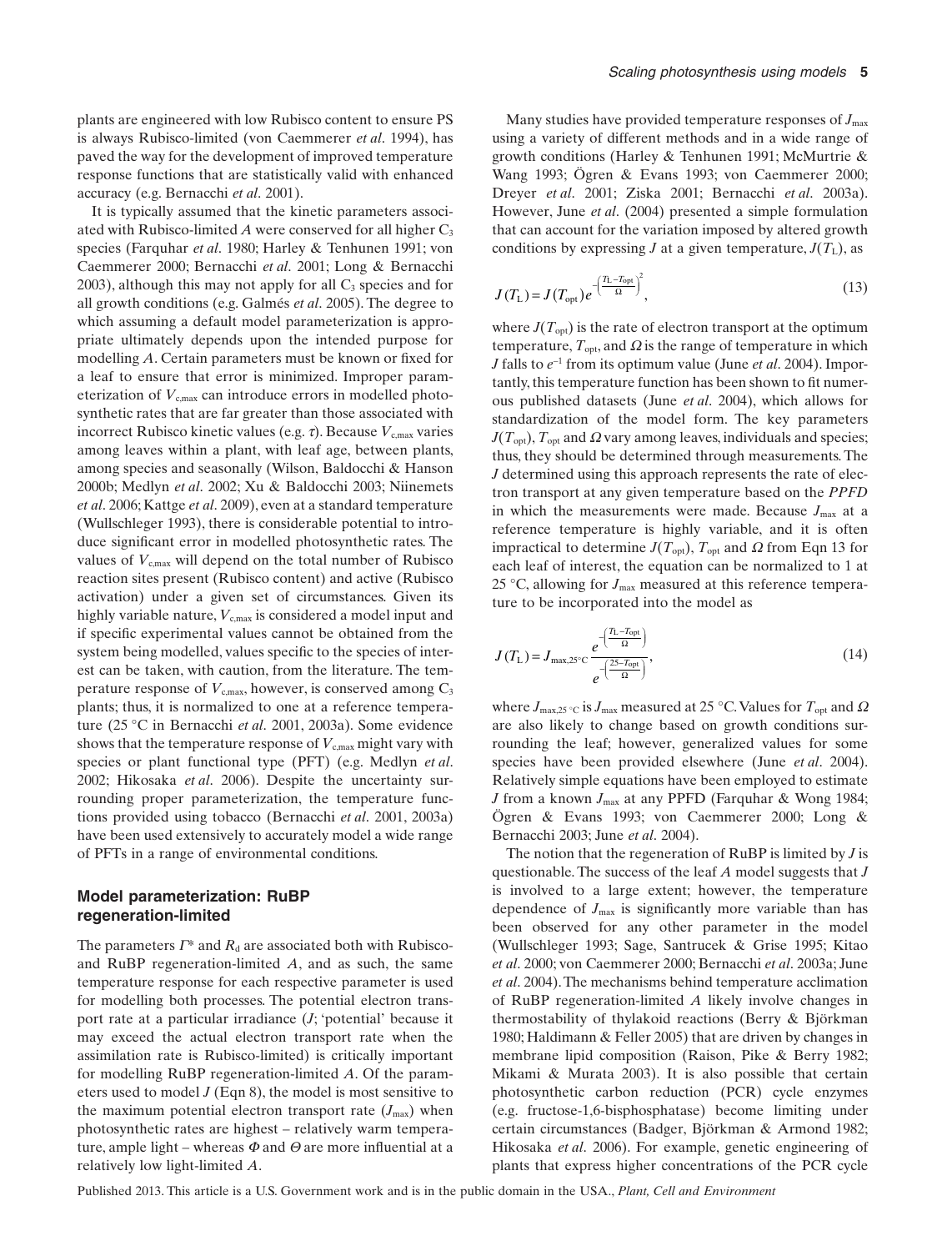enzyme sedoheptulose bisphosphatase (SBPase) is shown to increase *A* in tobacco, suggesting that this PCR cycle enzyme is limiting at least under some conditions (Lefebvre *et al*. 2005). While the mechanisms of acclimation of *A* are discussed in detail elsewhere (June *et al*. 2004; Sage & Kubien 2007), it is critical to consider the influence of growth conditions when modelling RuBP regeneration-limited *A*.

#### **Model parameterization: TPU-limited**

The third process that limits *A* relates to the export and utilization of triose phosphate (Sharkey 1985; Harley & Sharkey 1991). Triose phosphates created during PS are mainly converted into starch in the chloroplast or exported into the cytosol and metabolized to sucrose (Leegood 1996). Within the chloroplast, inorganic phosphate molecules are released as triose phosphates and reused in photophosphorylation.When triose phosphates are exported from the chloroplast, they are exchanged with inorganic phosphate (Flügge *et al*. 2003). The higher production rates of sugar phosphates can deplete the pool of free inorganic phosphate and limit photophosphorylation (Sharkey 1985; Leegood & Furbank 1986; Sharkey *et al*. 1986; von Caemmerer 2000).This limiting process, termed triose phosphate utilization limited (TPUlimited)  $A$ , occurs primarily at high  $CO<sub>2</sub>$  (Sage 1994), high irradiance (Sharkey 1985) and/or low temperatures (Labate & Leegood 1988).TPU-limited *A* result in much lower rates of RuBP regeneration than predicted from rates of electron transport using the RuBP regeneration-limited model.

The challenges in detecting TPU-limited *A* make this process the most difficult to model. Despite the evidence of TPU-limited *A* in experimental situations, the evidence for this limitation in field-based measurements is sparse. As the TPU-limitation usually occurs in conditions that are typical of RuBP regeneration-limited *A* (Sharkey 1985; Harley & Sharkey 1991), it is often difficult to differentiate between RuBP regeneration- and TPU-limited *A*. These difficulties have resulted in few published functions describing how TPU changes with temperature, although a function determined for cotton (Harley *et al*. 1992) is presented elsewhere in this review.

#### **MODEL APPLICATIONS**

As described previously (Farquhar, von Caemmerer & Berry 2001), the leaf *A* model has been used for three main purposes; pedagogical, extrapolating key parameters associated with physiological significance (e.g.  $V_{c,max}$  for Rubisco content/activation,  $J_{\text{max}}$ ,  $R_d$ ) from measurements and scaling. Advances in remote-sensing techniques, the need for increasing crop productivity, and refinement of model predictions at canopy, ecosystem, biome and global levels for global carbon cycle science have elevated the role of the model, with accurate parameterizations, beyond its initial range of applications. These will be discussed in this section. Unless stated otherwise, the temperature functions integrated into the leaf model are taken from Bernacchi *et al*. (2001) for the temperature responses of Rubisco-limited *A*, from Bernacchi *et al*. (2003a) but using the temperature response function for *J*max from June *et al*. (2004) for RuBP regeneration-limited *A* and from Harley *et al*. (1992) for TPU-limited *A*.

#### **Using the model to fit data**

A major use of the leaf *A* model lies in the equations used to fit measured data in order to extract the physiologically meaningful variables  $V_{c,max}$  and  $J_{max}$ , and to a lesser extent  $R_d$ ; accurate determination of foliar respiration generally requires detailed measurement techniques beyond the scope of most global change studies (e.g. Leakey *et al*. 2009; Gillespie *et al*. 2012). The purpose of photosynthetic model fitting varies; in some cases,  $V_{\text{c,max}}$  and  $J_{\text{max}}$  are used as inputs for modelling exercises (as described earlier), whereas in other cases, the parameters are used to describe physiological responses of leaves to different treatments (e.g. Ainsworth *et al*. 2002; Centritto 2002; Bernacchi *et al*. 2003a, 2005). Photosynthetic carbon assimilation versus  $[CO<sub>2</sub>]$  response curves based on intercellular  $(A-C_i)$  or chloroplastic  $(A-C_c)$   $[CO_2]$  are needed regardless of the technique used to fit the data to the model.

Among the numerous methods employed and tested (e.g. Miao *et al*. 2009; Zeng *et al*. 2010), the most common method relies on separate fitting for the Rubisco- and RuBP regeneration-limited *A* (e.g. Bernacchi *et al*. 2003b, 2005; Morgan *et al*. 2004; Ellsworth *et al*. 2012). For the Rubiscolimited model (Eqns 2 and 5), the two unknowns are  $V_{\text{cmax}}$ and  $R_d$ ; these can be solved using a best-fit of the data. An alternative approach is to plot *A* as a linear function of  $[CO<sub>2</sub>]$ to solve for  $V_{\text{c,max}}$  and  $R_d$  as the slope and intercept (Long  $\&$ Bernacchi 2003), respectively, as

$$
A = f' \cdot V_{c,max} - R_d,\tag{15}
$$

*f* ′ is obtained from Eqns 2 and 5 and expressed as

$$
f' = \frac{C_i - \Gamma_*}{C_i + K_c (1 + O_i/K_o)}.
$$
\n(16)

As mentioned earlier,  $V_{\text{c,max}}$  reports the apparent activity of Rubisco *in vivo*, which will vary based on Rubisco content and activation state. Even in healthy and well-illuminated leaves, under optimal conditions, Rubisco is rarely 100% activated and above a species-dependent temperature threshold a loss of activation may occur due to high temperature effects on Rubisco activase (Feller, Crafts-Brandner & Salvucci 1998; Salvucci *et al*. 2001; Spreitzer & Salvucci 2002; Salvucci & Crafts-Brandner 2004a,b).

Similarly,  $J_{\text{max}}$  may be obtained by fitting  $A$  to  $C_i$  using linear regression (Long & Bernacchi 2003):

$$
A = g'J - R_d,\tag{17}
$$

where *g*′ is obtained from Eqns 2 and 6 as

$$
g' = \frac{C_i - \Gamma^*}{4.5C_i + 10.5\Gamma^*}.
$$
\n(18)

Both  $J$  and  $R_d$  can be solved using this equation; but caution must be taken because small errors in *A* associated in the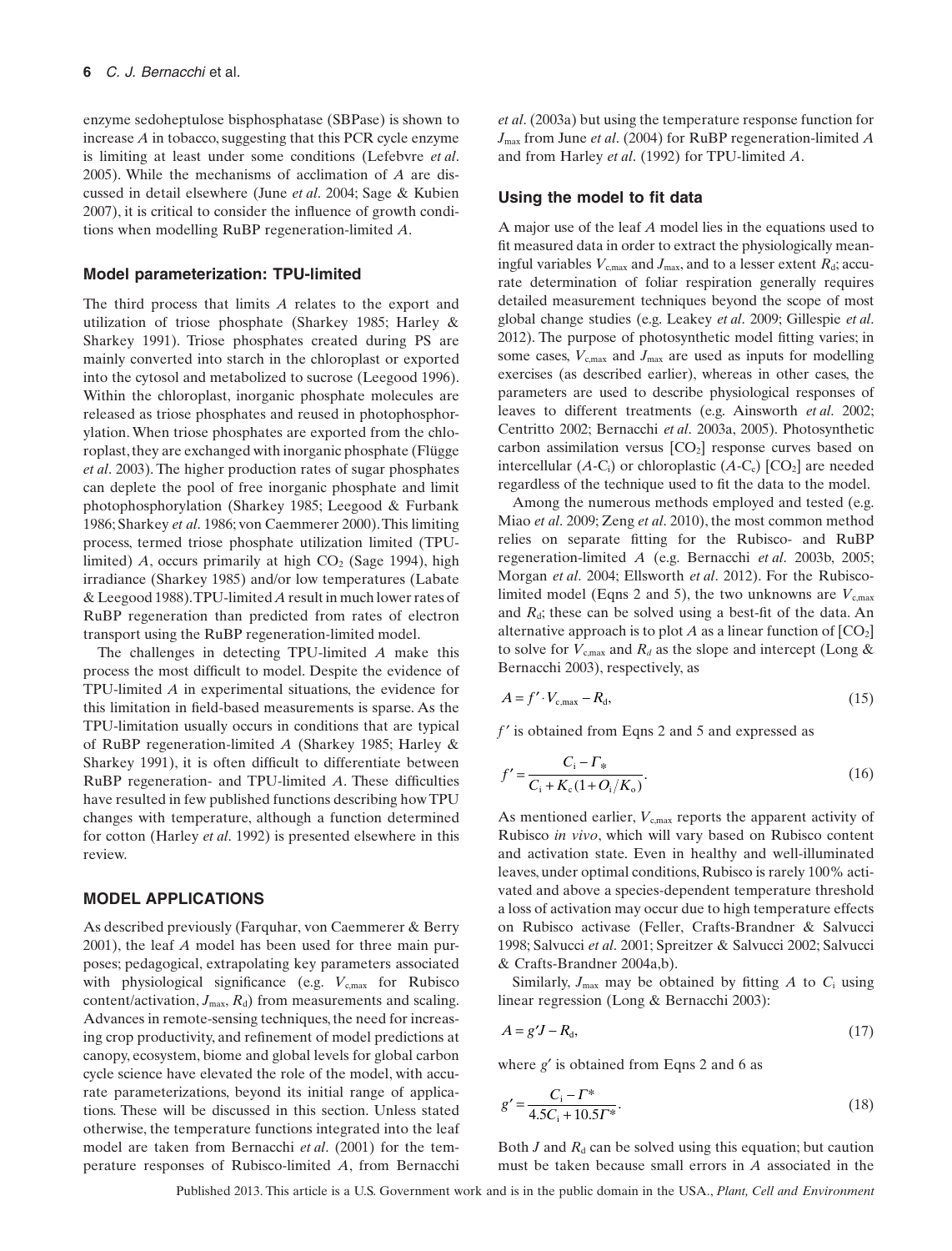RuBP regeneration-limited range may introduce large errors in  $R_d$  estimation. Therefore, assuming that  $R_d$  is constant in the light at any  $C_i$  allows for a value of  $R_d$  from Eqn 15 to be used in Eqn 17, thus reducing the number of free parameters. An alternative way to determine  $R_d$  is by the use of the combined gas-exchange and mass isotope approach at numerous light levels (Loreto, Delfine & Di Marco 1999).

A challenge to the linearization approach is that a subjective assessment is necessary to determine which data measured from the  $A$ - $[CO_2]$  curve is Rubisco versus RuBP regeneration-limited. Efforts to minimize the subjectivity include approaches that utilize objective information relating to maximizing the slope of Eqn 15.When RuBP regenerationlimited photosynthetic measurements are included the slope will be notably lower.Alternatively, chlorophyll fluorescence can be used to determine when *A* becomes RuBP regeneration-limited; this is indicated when increases in  $[CO<sub>2</sub>]$ yields no further increase in  $\Phi_{PSII}$  (Long & Bernacchi 2003). The increasing importance associated with deriving  $V_{c,max}$ ,  $J_{max}$ and  $R_d$  from measured  $A/C_i$  data has spawned a number of statistically rigorous techniques for model fitting that removes the subjective nature of previous work while characterizing the uncertainty for each estimated parameter (e.g. Patrick, Ogle & Tissue 2009; Su *et al*. 2009; Gu *et al*. 2010; Qian *et al*. 2012). A statistical analysis of six different techniques shows that there can exist a significant amount of variation in results of  $V_{\text{c,max}}$ ,  $J_{\text{max}}$  and  $R_{\text{d}}$  depending on the method employed (Miao *et al*. 2009).

## **Using the model to predict photosynthetic responses to the environment**

The model has been used extensively to examine the responses of *A* to biologically relevant conditions and in response to stress. The major applications of the model focus on  $CO<sub>2</sub>$  availability, temperature and light regimes, as well as interactions among these variables. The predictions using the model are dependent on values of  $V_{c,max}$  and  $J_{max}$  derived from measurements as described in the previous section. In this section, the discussion will focus on modelling *A* to changes in  $[CO_2]$ , temperature and PPFD. This will be followed with discussion on incorporating physiological responses of key global changes into the photosynthetic model. The three subsections focusing on *A* versus *C*i, temperature and PPFD have interactive online demonstrations (The Demonstrations Project, http://demonstrations. wolfram.com/; Wolfram Research, Champaign, IL, USA). These demonstrations allow for real-time user manipulation of the conditions surrounding the leaf using a free CDF Player (http://www.wolfram.com/cdf-player/) and provide the user the opportunity to determine interacting effects of changing environmental conditions on *A*.

Modelling of *A* is generally conducted based on either intercellular  $[CO_2]$  ( $C_i$ ) or chloroplastic  $[CO_2]$  ( $C_c$ ). Because the focus of this review is carbon uptake, the role of the diffusive resistances of  $CO<sub>2</sub>$  from the atmosphere into the chloroplast is not discussed. However, various reviews on this

topic have been presented previously (e.g. Farquhar & Sharkey 1982; Damour *et al*. 2010). Because *A* is most commonly modelled using *C*i, we will discuss the role of changes in *A* to environmental conditions on *C*i; however, neglecting the role of mesophyll conductance on fluxes of  $CO<sub>2</sub>$  for various modelling exercises can introduce error (Bernacchi *et al*. 2002; Flexas *et al*. 2012).

## **Modelling A versus CO2**

With instantaneous changes in  $[CO<sub>2</sub>]$  surrounding a leaf, *A* will generally increase with the exception of when *A* becomes TPU-limited. The changes in  $A$  with  $[CO_2]$  are most commonly represented using an *A* versus *C*<sup>i</sup> curve (Fig. 2; http://demonstrations.wolfram.com/ModelingPhotosynthetic ResponsesToCarbonDioxide/). Starting at the lower range of *C*i, photosynthesis is generally Rubisco-limited except under conditions of very low PPFD. As *C*<sup>i</sup> increases, so too does *A* until an inflection point is reached where *A* is co-limited by Rubisco and RuBP regeneration.As *C*<sup>i</sup> increases beyond this first inflection, *A* is RuBP regeneration-limited.As *C*<sup>i</sup> continues to increase, a second inflection may occur beyond which *A* becomes TPU-limited (Fig. 2). There are numerous factors that will influence where on the curve the inflection points will occur; these include physiological changes (e.g.  $V_{\text{c,max}}$ ,  $J_{\text{max}}$ , TPU or  $R_d$ ) and environmental changes (e.g. PPFD, temperature and/or  $O_2$  concentration).

#### **Modelling A versus temperature**

In  $C_3$  species, the response of  $A$  to temperature is characterized by a steady increase to an optimum  $(T_{opt})$ , above which *A* decreases at a slightly faster rate (Fig. 3; http://demonstrations.wolfram.com/ModelingPhotosynthetic



**Figure 3.** An idealized temperature response of *A* demonstrating the processes that limit *A* at each temperature. The lines, parameters and environmental conditions used to generate this figure are as in Fig. 2 with  $C_i$  set at 270  $\mu$ mol mol<sup>-1</sup> over the range of temperature. This figure can be manipulated over a wide range of conditions and parameterizations at: http://demonstrations. wolfram.com/ModelingPhotosyntheticResponsesToTemperature/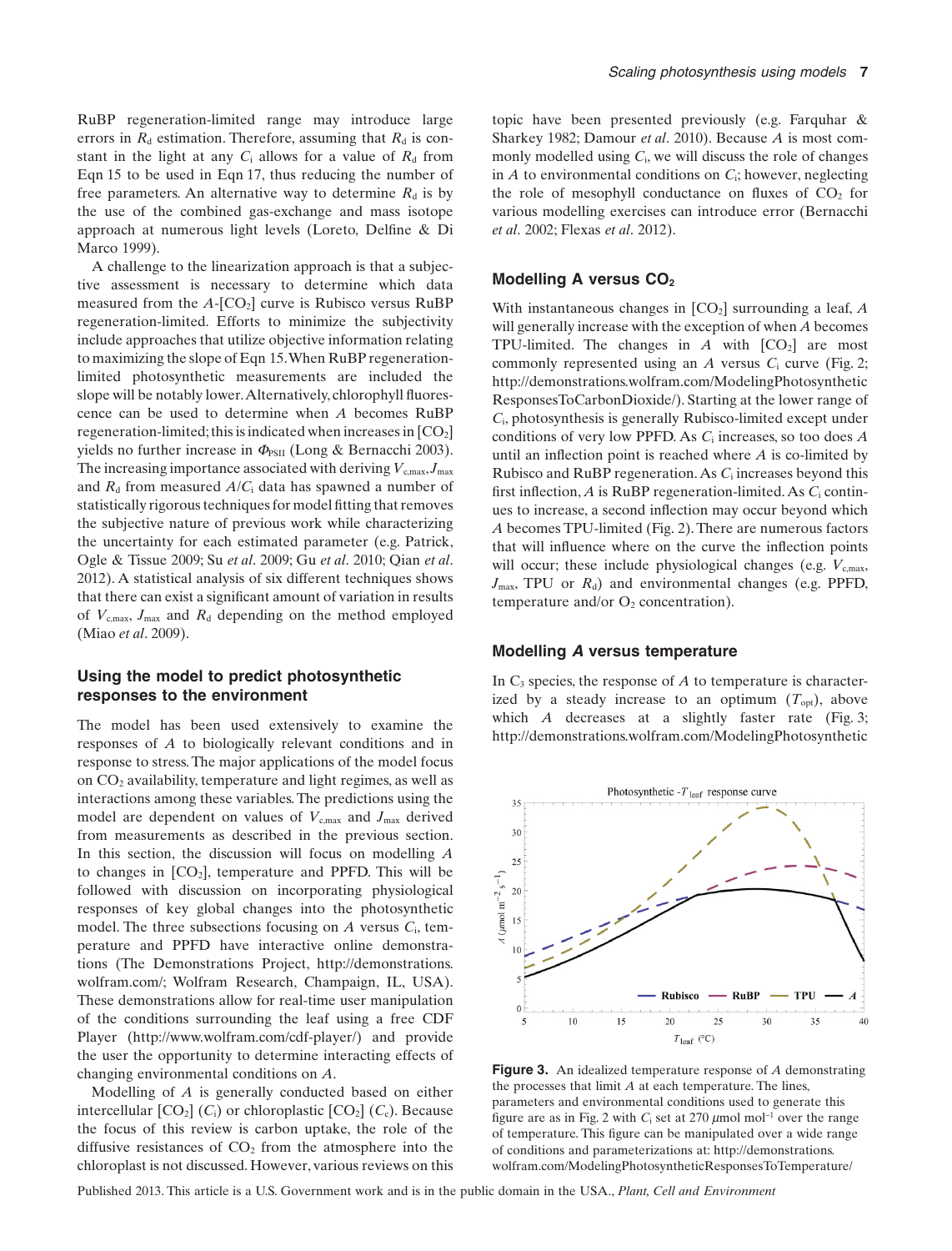ResponsesToTemperature/). The peak of this curve may be narrow, for species specialized to extreme environments, or broad, for species in more equable climates (Sage & Kubien 2007). The shape of the temperature function is determined by the functional limitation of *A* at specific temperatures.The parameters underlying photosynthetic processes are highly temperature dependent, with rates for  $V_{c,max}$ ,  $J_{max}$ , TPU and *R*<sup>d</sup> changing instantaneously with changes in temperature. Thus, the process that is most limiting will vary based on a number of factors. The  $T_{opt}$  is also a function of the values of  $V_{\text{c,max}}$ ,  $J_{\text{max}}$  and/or TPU. Slight changes in either  $V_{\text{c,max}}$  or  $J_{\text{max}}$  in response to changes in the environment surrounding the plant can have a strong influence on  $T_{opt}$ . Similar analysis associated with changes in the underlying physiology can be simulated using the Mathematica Demonstration link in Fig. 3.

#### **Modelling A versus PPFD**

The response of *A* to PPFD is generally characterized by a quadratic equation similar to Eqn 8 (Fig. 4), although Eqn 8 represents the response of *J* to PPFD. Despite the similar function used to describe both *J* and *A* responses to PPFD, mechanistic modelling of*A*to PPFD should not exploit Eqn 8, but instead rely on the leaf *A* model, as the quadratic equation does not distinguish among the processes that are limiting *A* at high PPFD. At lower PPFD, *A* is RuBP regeneration-limited resulting from low rates of electron transport.The slope of the initial portion of the*A*/PPFD curve is commonly referred to as the quantum efficiency of  $CO<sub>2</sub>$  assimilation and will vary based on a wide range of factors.These are incorporated into the leaf *A* model by changes in  $\alpha$ ,  $\beta$  and  $\Phi_{PSII}$  in Eqn 8. Often an inflection in a measured *A*/PPFD curve is observed at a very low PPFD attributed to changes in  $R_d$  between dark and light



**Figure 4.** An idealized curve showing the response of *A* to photosynthetic photon flux density (PPFD) demonstrating the processes that limit *A* at each PPFD. The lines, parameters and environmental conditions used to generate this figure are as in Fig. 2 with  $C_i$  set at 270  $\mu$ mol mol<sup>-1</sup> over the range of PPFD. This figure can be manipulated over a wide range of conditions and parameterizations at: http://demonstrations.wolfram.com/ ModelingPhotosyntheticResponsesToLight/

(Kok 1948; Krömer 1995). Given the simplified manner in which  $R_d$  is incorporated, this inflection is not included in the model. With increasing light, the rapid increase in *A* with PPFD begins to diminish; the rate in which this occurs depends on the unitless curvature term Q.At saturating light, *A* can be limited by any of the three limiting processes depending on the physiology of PS and environmental conditions. Because of the uncertainty associated with whether Rubisco, RuBP regeneration or TPU limits photosynthesis under saturating light, the use of an *A*/PPFD response curve is not able to elucidate  $J_{\text{max}}$ . The influence of varying  $V_{\text{c,max}}$  and  $J_{\text{max}}$  on the *A*/PPFD curve can be simulated using the linked demonstration (http://demonstrations.wolfram.com/ModelingPhoto syntheticResponsesToLight/).

All the preceding examples illustrate the strong sensitivity of photosynthetic parameters to environmental variation. Moreover, specifying parameters taken from plants acclimated to appropriate environmental conditions is critical for accurately modelling the response of *A* to environmental changes. Small errors in model parameter estimates will propagate through the modelling steps, which can result in large errors in modelled *A*. For instance, significant temperature gradients exist vertically within forests such that improperly parameterized ecosystem models could overestimate carbon assimilation by up to 25% in some forest canopies, which can result in a profound effect on modelled *A* (Bauerle, Bowden & Wang 2007). Furthermore, the use of inappropriate photosynthetic parameters (i.e.  $V_{c,max}$ ,  $J_{max}$ and  $R_d$ ), as well as their temperature sensitivities (e.g. using a single temperature function for all species/functional groups), can lead to significant errors in the modelling of plant competition, demography, species migration and carbon fluxes within terrestrial ecosystem models (e.g. Medvigy & Moorcroft 2012), which is an important consideration for understanding ecosystem responses to global change.

## **Incorporating physiological responses of key global changes into the photosynthetic model**

The mechanistic nature of the leaf *A* model also provides the opportunity to incorporate the acclimation and/or damage responses of major global change factors on *A*. Some key examples include the incorporation of the impacts of drought, increasing temperature,  $[CO<sub>2</sub>]$  and ozone concentration  $([O_3])$ , which are all projected to play a significant role in future projections of global climate and carbon cycling (Volz & Kley 1988; Fowler *et al*. 1999; Chaves *et al*. 2002; Fuhrer 2003; Nemani *et al*. 2003; Meehl *et al*. 2007; Sitch *et al*. 2007; Fowler 2008; Van Dingenen *et al*. 2009; Ainsworth *et al*. 2012; Lei, Wuebbles & Liang 2012). Plant responses to and interactions among these factors (Leakey *et al*. 2009, 2012) span a wide range of scales and processes that influence carbon assimilation. The leaf *A* model provides an excellent tool for determining the consequences of these global change factors on the underlying physiology of *A*, expressed primarily as shifts in  $V_{\text{c,max}}$ and  $J_{\text{max}}$ .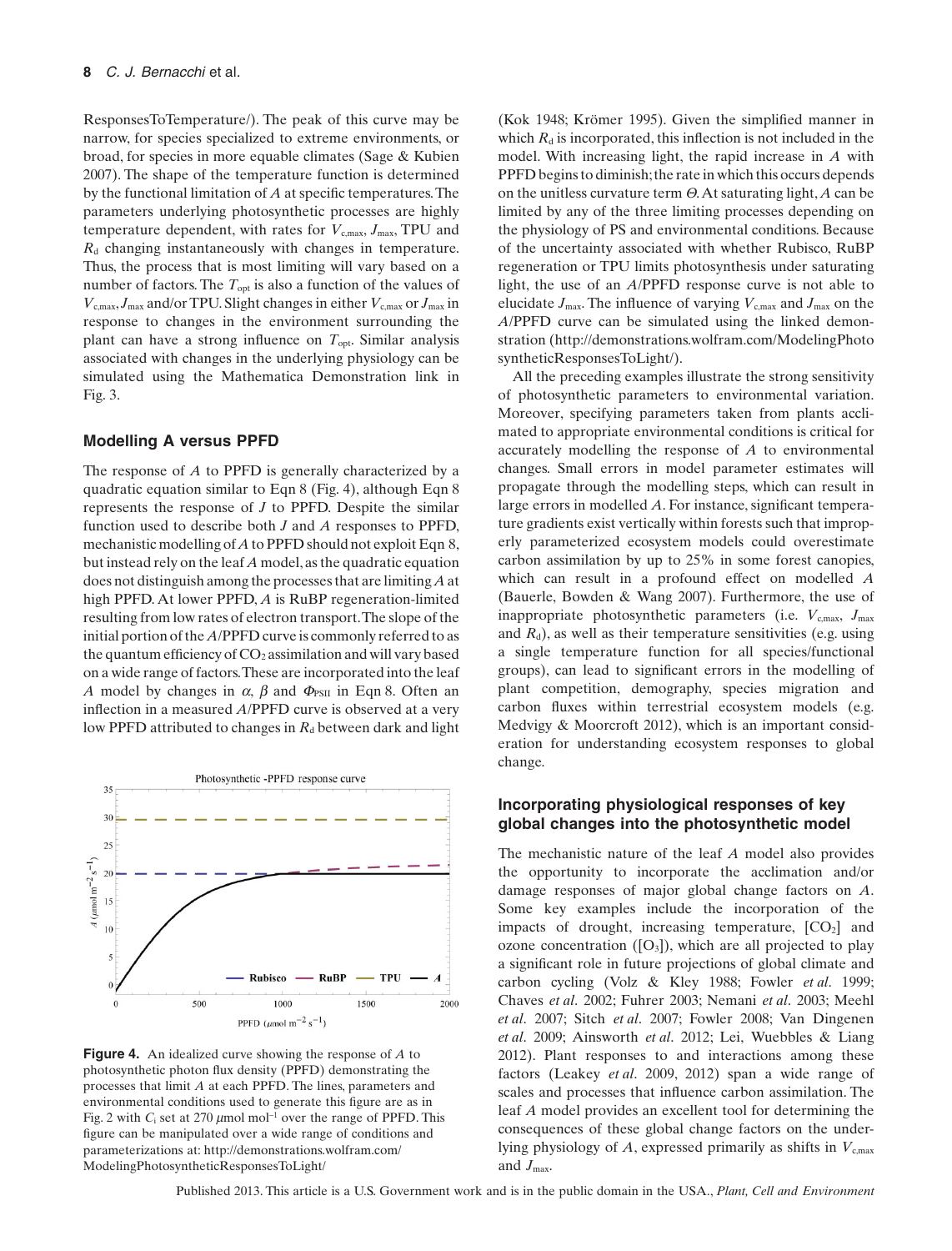Drought can impose both stomatal (i.e. diffusive) and nonstomatal (i.e. biochemical/metabolic and mesophyllic) limitations on *A* which can occur simultaneously (Farquhar & Sharkey 1982; Jones 1985, 1998) and the dominant limitation can vary across a range of time scales within an ecosystem (Wilson, Baldocchi & Hanson 2000a; Grassi & Magnani 2005; Harper *et al*. 2010). Metabolic limitations are attributed, in part, to reductions in transpiration, nutrient uptake and consequently leaf nitrogen which has been shown to be correlated with  $V_{\text{c,max}}$  and  $J_{\text{max}}$  (Evans 1989; Panek & Goldstein 1999; von Caemmerer 2000; Xu & Baldocchi 2003; Panek 2004). The leaf *A* model has been used to estimate non-stomatal limitations through *A*/*C*<sup>i</sup> curves to parse diffusive versus metabolic impacts of drought on *A* (see Flexas *et al*. 2004).

The biochemical processes underlying  $V_{\text{c,max}}$  and  $J_{\text{max}}$  acclimate to long-term (days to weeks) growth at elevated temperature and the acclimatory response differs seasonally (Onoda, Hikosaka & Hirose 2005), phenologically (Ge *et al*. 2012), and between genotypes and species (Bunce 2000; Medlyn *et al*. 2002; Yamori, Noguchi & Terashima 2005; Kattge & Knorr 2007; Weston & Bauerle 2007; Way & Sage 2008). When the growth temperature is near  $T_{opt}$ , little effect is seen in the response of  $V_{\text{c,max}}$  to slight increases in temperature (e.g. Sage *et al*. 1995); however, acclimation to moderately elevated daytime temperatures (from  $+3.5$  to  $+6$  °C) has been shown to decrease in  $V_{\text{c,max}}$  to differing extents for a number of species (Yamori *et al*. 2005; Weston & Bauerle 2007; Alonso *et al*. 2008; Way & Sage 2008). There are fewer data on the acclimation of  $J_{\text{max}}$  to modest increases in temperature. On average,  $J_{\text{max}}$  tends to decrease more than  $V_{\text{c,max}}$ at higher growth temperature (Bernacchi *et al*. 2003a; Way & Sage 2008; Ghannoum *et al*. 2010).

There is overwhelming evidence demonstrating significantly higher *A* for  $C_3$  plants grown in elevated  $[CO_2]$  (e.g. Curtis & Wang 1998; Bernacchi *et al*. 2003b; Karnosky *et al*. 2003; Nowak, Ellsworth & Smith 2004; Ainsworth & Long 2005;Ainsworth & Rogers 2007;Leakey *et al*. 2009).However, the stimulation of *A* is often less than predicted (Bernacchi *et al*. 2005, 2006), which is generally attributed to the downregulation of either  $V_{\text{c,max}}$  or  $J_{\text{max}}$  (Long *et al.* 2006). In some species where the operating point of *A* under current atmospheric  $[CO<sub>2</sub>]$  is near the inflection between Rubisco- and RuBP regeneration-limited  $A$ , any increase in  $[CO<sub>2</sub>]$  is likely to lead to lower stimulation in *A*.These species can experience a loss in  $V_{\text{c,max}}$  due to growth in elevated  $[CO_2]$  without any consequent decrease in light saturated *A* (Fig. 5; Bernacchi *et al*. 2005). In other species where the operating point *A* is generally located well below the inflection point between Rubisco- and RuBP regeneration-limitation, increases in *C*<sup>i</sup> will lead to significant increases in *A* (Bernacchi *et al*. 2003b; Fig. 5). Because of the inconsistency among  $C_3$  species associ-ated with the  $C_i$  in which  $A$  operates relative to the Rubisco-RuBP regeneration inflection point, down-regulation of  $V_{\text{c,max}}$ will have a variable response on  $A$ . Rising  $[CO_2]$  is generally accepted to lead to more RuBP regeneration limitation of *A*, any influence of elevated  $[CO_2]$  on  $J_{\text{max}}$  is likely to lead to direct consequences on *A*.



**Figure 5.** Representative *A*/*C*<sup>i</sup> response curves modelled using *V*c,max and *J*max from soybean (dashed line; from Bernacchi *et al*. 2005) and poplar (solid line; from Bernacchi *et al*. 2003b). The lines intersecting  $C_i$  at 400 and 600  $\mu$ mol mol<sup>-1</sup> represent the supply line of  $CO<sub>2</sub>$  to the intercellular air spaces; where they intercept the *x*-axis represents atmospheric  $CO_2$  ( $C_a$ ) and where they intersect with the  $A/C<sub>i</sub>$  function represents the operating  $C<sub>i</sub>$  for  $A$  and the slope of the supply line is determined by the stomatal conductance of  $CO<sub>2</sub>$  into the leaf. Soybean is stimulated less by an increase in  $C_a$  to 600  $\mu$ mol mol<sup>-1</sup> as RuBP regeneration-limited *A* occurs relatively close to the photosynthetic operating point. The poplar, however, is Rubisco-limited even in elevated  $CO<sub>2</sub>$ , thus a greater CO2-induced stimulation in *A* occurs.

Despite the wide range of biological processes affected by O3 (Farage *et al*. 1991), the response of *A*, *g*<sup>s</sup> and many of the underlying biochemical reactions has been shown to decrease linearly with rising [O3] (Mills *et al*. 2000; Ashmore 2002; Betzelberger *et al*. 2010, 2012; Lombardozzi *et al*. 2012). The primary and most sensitive biochemical response to  $O_3$  is damage to Rubisco; however, damage to photosynthetic machinery responsible for the regeneration of RuBP has been shown to occur depending on mean  $[O_3]$ , cumulative  $O_3$ exposure and developmental stage (Long & Naidu 2002; Morgan *et al*. 2004; Fiscus, Booker & Burkey 2005; Goumenaki *et al*. 2010). The impacts of this damage have been incorporated into the leaf *A* model by a coefficient that reflects a species' sensitivity to  $O<sub>3</sub>$ . The coefficient accounts for a decrease in  $V_{c,max}$  and  $J_{max}$  that is linearly related to a given O3 dose (Martin *et al*. 2000, 2001).

## **Identifying opportunities to improve photosynthetic rates**

With increasing pressure on agriculture comes the need for a new 'Green Revolution' (von Caemmerer & Evans 2010). A potential route to increasing productivity is through increasing *A* for major food crops.The notion that increased *A* leads directly to increased biomass and yield, however, is not certain. Arguments that both support and refute the link between *A* and yield have been outlined previously (e.g. Long *et al*. 2006). Despite these uncertainties, the evidence suggesting higher *A* can yield increases in food production dictates that research should pursue these opportunities.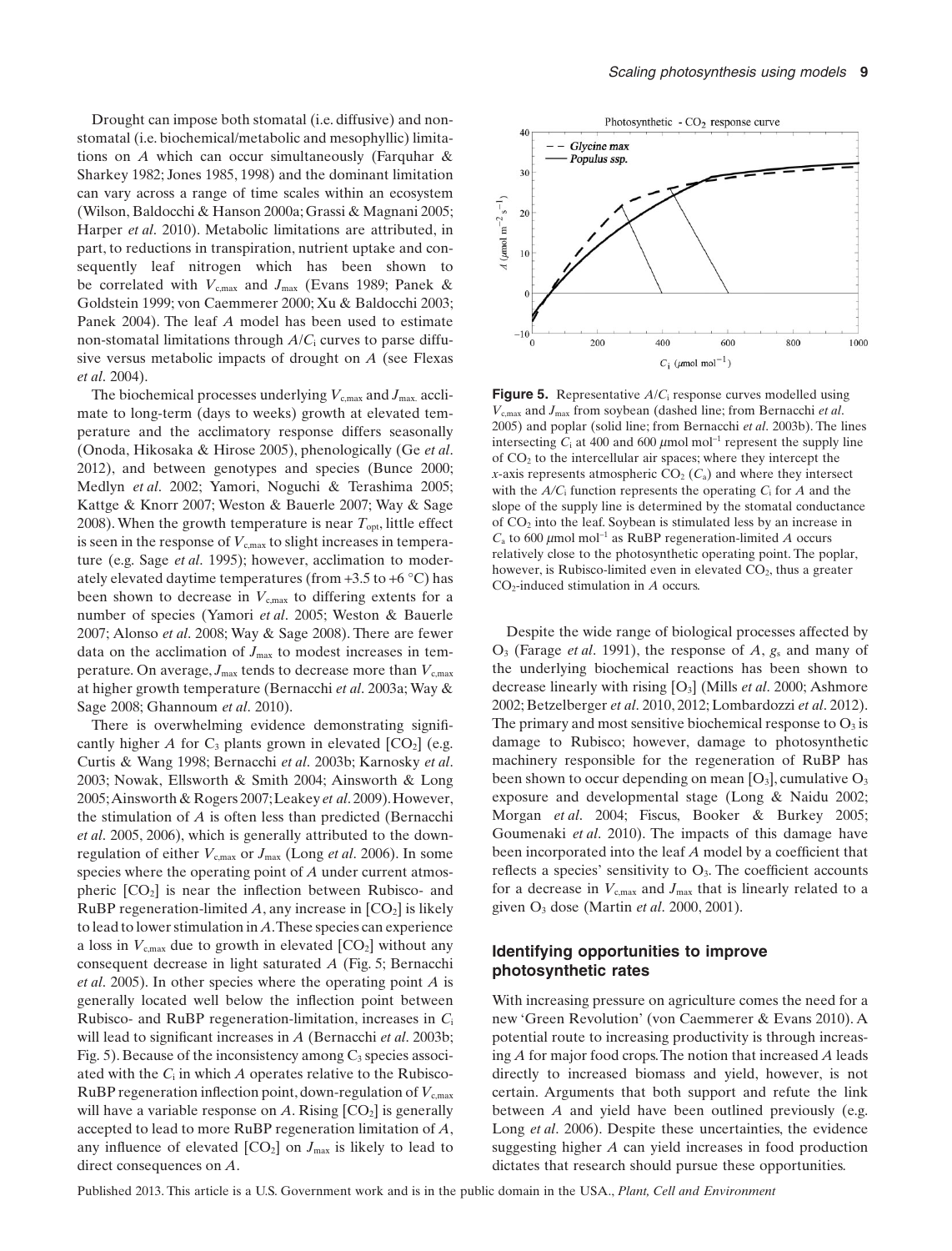The leaf *A* model provides an excellent test-bed for various improvement scenarios. The basis for Rubiscolimited *A* is highly mechanistic; thus, the model confers the opportunity to assess the impacts of altering Rubisco over a range of environmental conditions. One such opportunity is altering Rubisco specificity for  $CO_2$  relative to  $O_2(\tau)$ . Previous modelling work demonstrates that *A* does not necessarily increase with higher  $\tau$  because a consequence of higher  $\tau$  is lower Rubisco catalytic rate (K<sub>cat</sub>, s<sup>-1</sup>; Zhu, Portis & Long 2004). Therefore, changes in  $\tau$  coincide with modelled adjustments in  $V_{\text{c,max}}$  to account for the inverse relationship with  $K_{cat}$  (Zhu *et al.* 2004). Integrating changes in  $\tau$ , driven by equal changes in  $K_c$  and  $K_0$  and altering  $V_{c,max}$  to the same extent that  $K_{cat}$  changes with  $\tau$  (Zhu *et al.* 2004), yields variable responses of *A* modelled over the diurnal time course depending on sunny versus overcast and current versus future elevated  $[CO_2]$  (Fig. 6). With a standard parameterization, daily integrated photosynthetic rate (*A*′) for current atmospheric conditions was modelled at 0.866 mol  $m^{-2}$  d<sup>-1</sup> for



**Figure 6.** Modelled diurnal rates of net carbon assimilation (*A*) simulating Rubisco with an increased  $\tau$  (+10%) and a decreased  $\tau$  $(-10\%)$ . The solid lines are simulated at a  $C_i$  of 270  $\mu$ mol mol<sup>-1</sup> and the dashed lines represent an increase in  $C_i$  to 470  $\mu$ mol mol<sup>-1</sup>. The inset tables show the percent change in  $\tau$ , modelled daily integrated leaf-level carbon assimilation  $(A'; \text{mol m}^{-2} d^{-1})$  and the percent change in *A'* within a  $[CO_2]$  relative to no change in  $\tau$ . Meteorological conditions for the Sunny (top panel) and overcast (bottom panel) days are shown in Fig. 1. This figure can be manipulated over a wide range of conditions and parameterizations at: http://demonstrations.wolfram.com/ ModelingDiurnalPhotosynthesis/

the sunny day and  $0.673 \text{ mol m}^{-2} \text{ d}^{-1}$  for the overcast day (Fig. 6). Increasing  $\tau$  by 10% yields a ~4% decrease in *A'* for the sunny day and a 1% increase for the overcast day, whereas decreasing  $\tau$  by 10% yields no change for the sunny day and a 5.5% decrease in *A*′ for the overcast day (Fig. 6). These predictions are based on the differential effect of  $\tau$  on Rubisco compared with RuBP regeneration-limited *A*.When *A* is RuBP regeneration-limited, an increase in  $\tau$  will lead to higher *A* because of a suppression in photorespiration, whereas when *A* is Rubisco-limited, the suppression of photorespiration is linked with a lower catalytic rate, thus driving a decrease in  $A$  (Zhu *et al.* 2004). In elevated  $[CO_2]$ ,  $A$  is more likely to be RuBP regeneration-limited over most of the day; thus, suppressing photorespiration through an increase in  $\tau$ will almost always lead to higher *A* (Fig. 6). Therefore, the opportunities for improving the kinetics of Rubisco under current atmospheric conditions may not extend to future atmospheric conditions.

Because *A* is light-limited for at least a portion of the day for upper canopy leaves and over a significant portion of the day for shaded leaves, and in addition is likely to become more RuBP regeneration-limited at future  $[CO<sub>2</sub>]$  (Sage, Sharkey & Seemann 1988, 1989; Woodrow & Berry 1988; Long & Drake 1991; Sage 1994; Woodrow 1994), increasing rates of RuBP regeneration are likely to have a more meaningful and lasting impact on productivity (Fig. 7). While RuBP regeneration-limited *A* is traditionally assumed to represent limited light availability for electron transport, recent research demonstrates that at least a co-limitation by key PCR cycle enzymes exist (Harrison *et al*. 2001; Raines 2003; Lefebvre *et al*. 2005). Using the leaf *A* model to predict the benefits of a higher rate of RuBP regeneration by increasing  $J_{\text{max}}$  shows that under current atmospheric conditions, when *A* is light-limited a higher  $J_{\text{max}}$  confers higher *A* although no increase occurs when *A* is Rubisco-limited. For a simulated leaf at the top of the canopy on a sunny day, the increase in *J*max only increases *A* when PPFD is not saturating, namely in the morning and evening (Fig. 7). However, in future  $[CO<sub>2</sub>]$ , the advantage of a higher  $J_{\text{max}}$  becomes increasingly evident (Rosenthal *et al.* 2011). Any increase in  $J_{\text{max}}$  has an effect of increased *A* up to the point when *A* becomes Rubisco-limited (Fig. 7).

#### **Scaling from the leaf**

The role of the leaf *A* model in understanding the underlying mechanisms associated with steady-state PS provides a unique opportunity to scale photosynthesis beyond the leaf at various temporal and spatial scales. When assessing ecosystem productivity, there exists a variety of methods in which the net uptake of  $CO<sub>2</sub>$  can be measured or indirectly inferred, including canopy chambers (Leadley & Drake 1993; Steduto *et al*. 2002), eddy covariance (Baldocchi 2003), remote sensing techniques (Field, Randerson & Malmstrom 1995; Prince & Goward 1995; Running *et al*. 2004; Fuentes *et al*. 2006; Gitelson *et al*. 2006; Ryu *et al*. 2011; Serbin *et al*. 2012) or through combinations of various techniques (e.g. Xiao *et al*. 2011). However, the processes that drive the net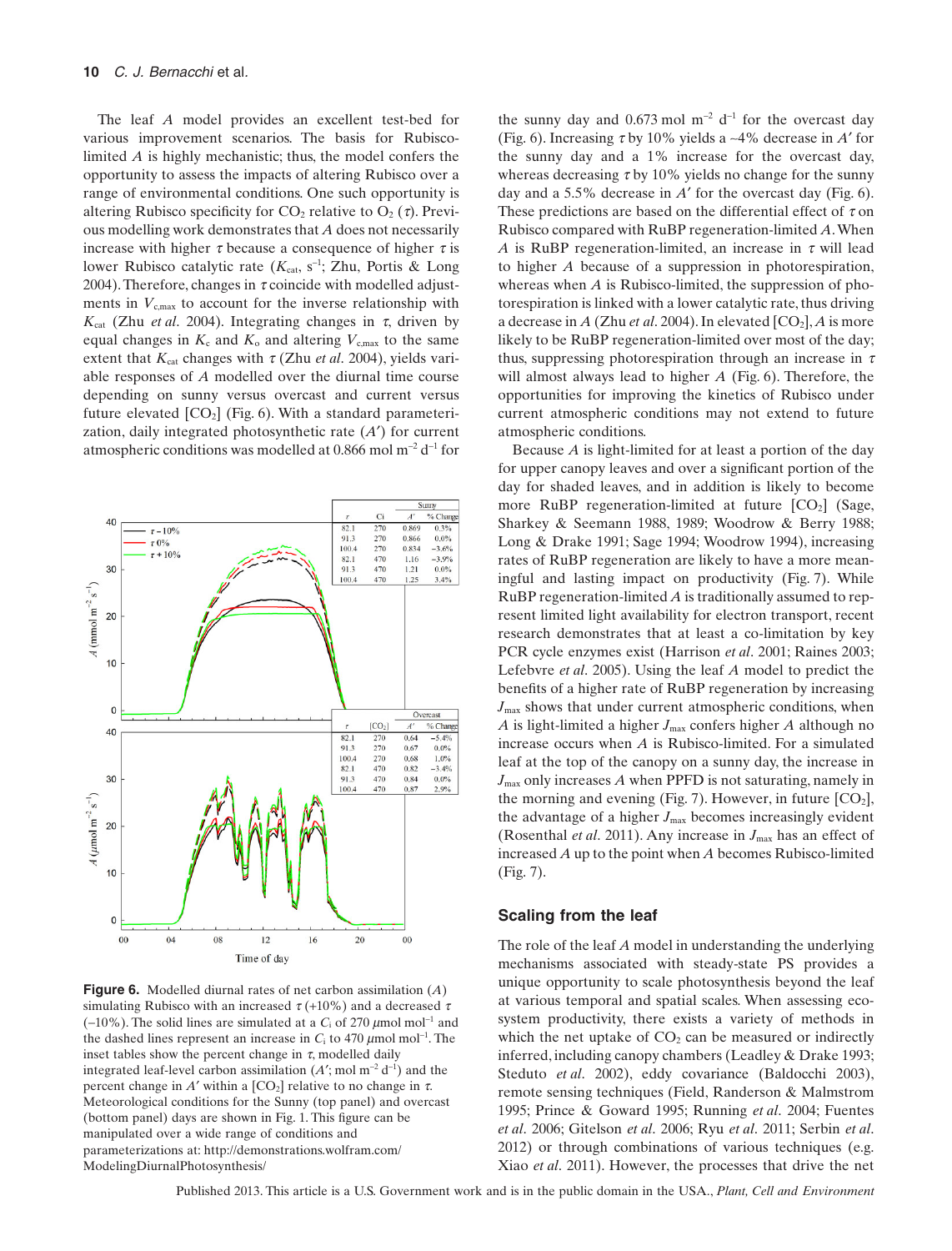

**Figure 7.** Modelled diurnal photosynthetic rates simulating increases in  $J_{\text{max}}$  from 160 to 190  $\mu$ mol m<sup>-2</sup> s<sup>-1</sup>. The solid lines are simulated at a  $C_i$  of 270  $\mu$ mol mol<sup>-1</sup> and the dashed lines represent an increase in  $C_i$  to 470  $\mu$ mol mol<sup>-1</sup>. The inset tables show the change in  $J_{\text{max}}$ ,  $A'$  (mol m<sup>-2</sup> d<sup>-1</sup>) and % change in  $A'$ . Meteorological conditions for the Sunny (top panel) and overcast (bottom panel) days are shown in Fig. 1. This figure can be manipulated over a wide range of conditions and parameterizations at: http://demonstrations.wolfram.com/ ModelingDiurnalPhotosynthesis/

 $CO<sub>2</sub>$  flux for vegetation becomes more complex with larger spatial scales. In addition to the processes behind the leaf fluxes (PS, PR and  $R_d$ ) are the ecosystem fluxes of  $CO_2$  by vegetation (non-leaf organs) and heterotrophs (e.g. soil microbial communities). Because the methods to assess net ecosystem carbon fluxes are a conglomeration of different processes, the leaf *A* model is one tool that can help tease apart the gross primary production (ecosystem-scale *A*) from autotrophic and heterotrophic respiration (reviewed in Reichstein *et al*. 2005).

Various canopy *A* models have been developed that rely on the fundamental leaf *A* model (e.g. Monteith 1981; Sellers *et al*. 1992; Amthor 1994; Sands 1995; dePury & Farquhar 1997; Wang & Leuning 1998; Chen *et al*. 1999). Recent advances in the understanding of the parameters required for modelling *A*, increasing numbers of datasets employing a range of measurement techniques, and increasingly more accessible computational power are leading the development and application of higher detail multilayer canopy and ecosystem-scale models (e.g. Reynolds *et al*. 1992; Medvigy *et al*. 2009; Drewry *et al*. 2010a; Kobayashi *et al*. 2012). However, regardless of the advances made in various components of ecosystem modelling, the leaf *A* model (Farquhar *et al*. 1980), with improved temperature functions (Bernacchi *et al*. 2001, 2002, 2003a), has remained an integral component of modelling ecosystem-scale carbon, energy and moisture fluxes.

One indication of the influence that the leaf *A* model has had on ecosystem modelling is the importance of aforementioned photosynthetic parameters such as  $V_{c,max}$  in reproducing gross primary productivity (GPP) for ecosystem-scale observations. In practice, terrestrial biosphere models (TBMs) that provide a mechanistic understanding of carbon cycling use a combination of leaf-level and eddy covariance measurements from single site or groups of eddy covariance towers to infer key photosynthetic parameters such as  $V_{\text{cmax}}$ . Then, the parameters are subsequently lumped into broadly defined PFTs.These models do not provide perfect representations of natural systems or the underlying controls on  $CO<sub>2</sub>$ exchange, and as such, key photosynthetic parameters such as  $V_{\text{c,max}}$  can be highly variable within individual PFTs (Kattge *et al*. 2009; Bonan *et al*. 2011; Groenendijk *et al*. 2011). Partially as a response to this variation of photosynthetic parameters within PFTs, representations of the natural environment and structural errors (i.e. imperfect mathematical simplifications of ecological phenomenon) can be offset by adjusting parameters, such as  $V_{\text{c,max}}$  in order to produce modelled *A* or GPP that agrees with canopy or ecosystem-scale observations (Chen *et al*. 2011; Bonan *et al*. 2012). Despite the challenges of different model structures and parameterizations, new techniques utilizing model-data assimilation provide an efficient means to integrate observations of important photosynthetic parameters in TBMs (LeBauer *et al*. 2012;Wang, LeBauer & Dietze 2013).These approaches address issues of observation variability, uncertainty and scale, as well as the uncertainties associated with model structure and fluxes (e.g. GPP), in a much more robust fashion than simple tuning of model parameters (e.g. Bonan *et al*. 2012) and allow for the comparison of model parameterizations across sites and TBMs.

## **REMOTE SENSING APPLICATIONS AND PHOTOSYNTHESIS MODELLING**

The ability to monitor photosynthetic status with remotely sensed data is based on the principle that plant physiological properties, fundamentally tied to the biochemical composition, structure and distribution of foliage within plant canopies, are reflected in the optical characteristics of the canopy that can be observed using remote-sensing instruments (Curran 1989; Kokaly *et al*. 2009; Ollinger 2011). As such, a considerable amount of remote-sensing research has focused on the development of methods utilizing the shortwave (i.e. 300–3000 nm) infrared wavelengths for the indirect characterization of photosynthetic functioning of vegetation (e.g. Sellers *et al*. 1992; Field *et al*. 1995; Gamon, Serrano & Surfus 1997; Grace *et al*. 2007; Coops *et al*. 2010; Damm *et al*. 2010; Frankenberg *et al*. 2011). Furthermore, research has focused on the detection of the biochemical, structural and physiological characteristics of leaves and plant canopies that govern photosynthetic carbon uptake (e.g. Wessman *et al*.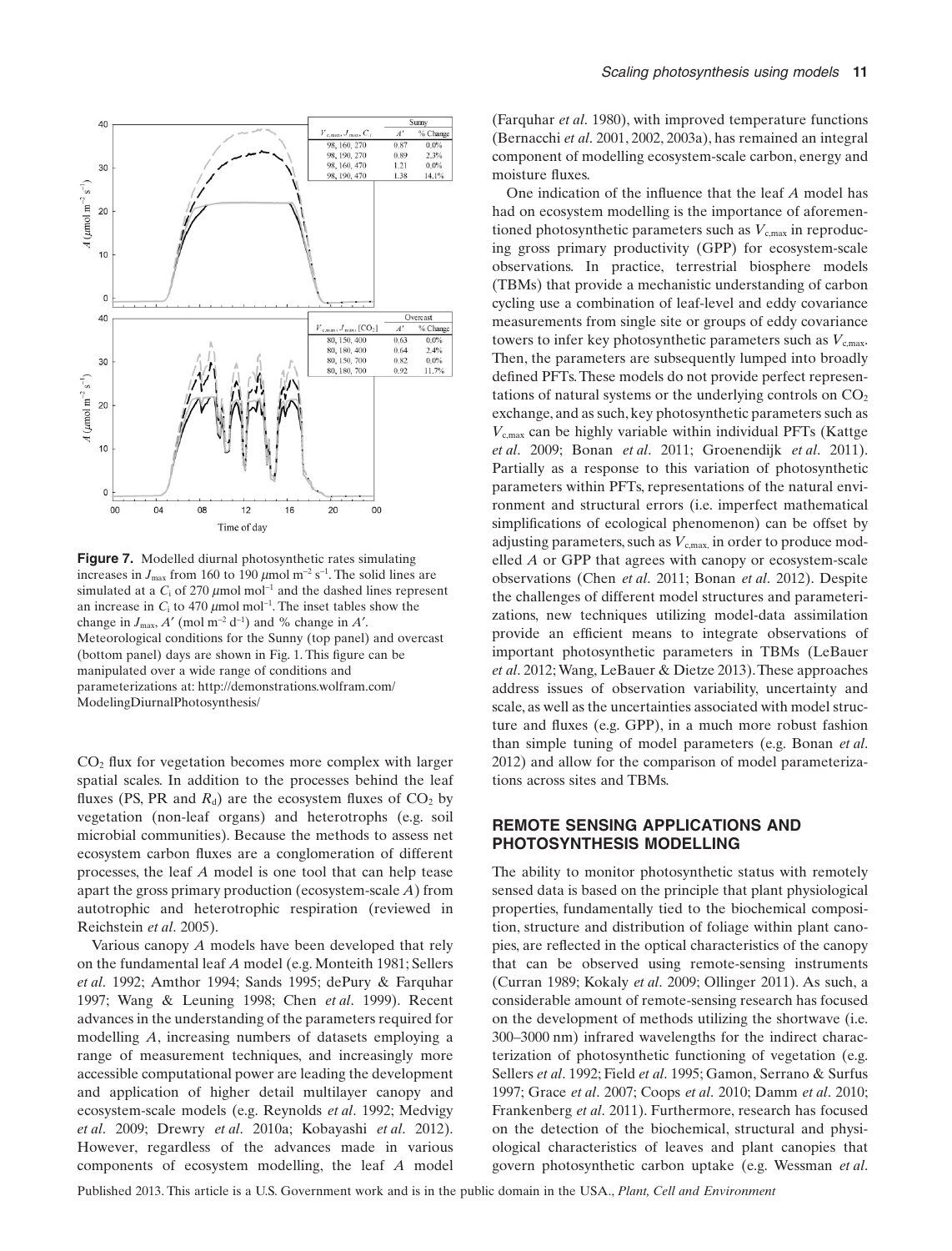1988;Martin & Aber 1997; Kokaly *et al*. 2009;Middleton *et al*. 2009; Asner *et al*. 2011).

Along with these approaches, efforts have explored the ability to relate variations in spectral optical properties to the key parameters of the leaf *A* model,  $V_{\text{c,max}}$  and  $J_{\text{max}}$  (Stylinski *et al*. 2000; Wang, Iio & Kakubari 2008; Doughty, Asner & Martin 2011; Dillen *et al*. 2012; Serbin *et al*. 2012). In particular, Doughty *et al*. (2011) and Serbin *et al*. (2012) illustrated that the use of reflectance contributions from the visible (400–700 nm), near-infrared (700–1300 nm) and shortwave infrared (1300–2500 nm) rather than narrowband indices offers considerable potential for the detection of photosynthetic metabolism, as well as the ability to detect short-term (instantaneous), dynamic variations in  $V_{\text{c,max}}$  and  $J_{\text{max}}$  related to changes in environmental conditions (e.g. temperature; Serbin *et al*. 2012). This presents a critical step towards the rapid and continuous monitoring of plant physiological parameters relevant for global change research, as well as for improving TEM parameterizations over broad regions. An important consideration of these optical techniques is the need to characterize the spatial variation in surface temperatures (i.e. leaf and canopy) at the time of observation in order to normalize remotely sensed values of  $V_{\text{c,max}}$  and  $J_{\text{max}}$  to a reference temperature (e.g. Bernacchi *et al*. 2001, 2002, 2003a). This combined optical and thermal approach enables the direct integration of remotely sensed variations in  $V_{\text{cmax}}$ and *J*max into leaf- and canopy-scale photosynthesis models or TBMs.

The ability to map and monitor changes in photosynthetic biochemistry using remote-sensing techniques (Kokaly *et al*. 2009; Ustin *et al*. 2009; Asner *et al*. 2011) illustrates the importance of linking the leaf *A* model with measurements over large spatial scales. At the leaf level, the combined use of traditional gas-exchange measurements with observations of leaf optical properties has yielded considerable insight into the functioning of vegetation (e.g. Peñuelas, Filella & Gamon 1995; Gamon *et al*. 1997; Stylinski *et al*. 2000; Guo & Trotter 2004; Serbin *et al*. 2012). While scaling up the relationships between spectral reflectance, biochemistry and PS remains challenging (Nichol *et al*. 2002; Grace *et al*. 2007; Hilker *et al*. 2008; Coops *et al*. 2010; Asner *et al*. 2011), this is a critical area of research as remote-sensing observations offer the only true, synoptic opportunity to continuously monitor terrestrial *A* at a regional or global scale. This is particularly important given the uncertainty of global change on terrestrial ecosystems.

## **CONCLUSION**

A number of methods exist for measuring or inferring *A* over a wide range of scales, including leaf gas exchange (Long & Bernacchi 2003), canopy chamber methods (Leadley & Drake 1993; Johnson, Polley & Whitis 2000), eddy covariance (Baldocchi 2003) and remote sensing techniques (Field *et al*. 1995; Damm *et al*. 2010; Frankenberg *et al*. 2011; Serbin *et al*. 2012). The basis for the ability to compare *A* among these spatial scales is through modelling. The leaf *A* model (Farquhar *et al*. 1980) provides the foundation for scaling *A*

among a variety of spatial and temporal ranges while also providing the basis for generating predictions and hypotheses. A key attribute of the leaf *A* model is the mechanistic basis upon which equations are derived. In the context of scaling *A* to the globe, the leaf *A* model provides the backbone for predictions of GPP that are being validated against an increasing number of remote sensing techniques. Recent advances in remote-sensing methods to acquire the parameters needed to model *A* ( $V_{\text{cmax}}$  and  $J_{\text{max}}$ ; e.g. Serbin *et al.* 2012) will further help to constrain models using the most accurate parameterizations.

#### **ACKNOWLEDGMENTS**

The authors wish to acknowledge Russ Monson and one anonymous reviewer for constructive comments. This review was funded by the United States Department of Agriculture Agricultural Research Service.

#### **REFERENCES**

- Ainsworth E.A. & Long S.P. (2005) What have we learned from 15 years of free-air  $CO<sub>2</sub>$  enrichment (FACE)? A meta-analytic review of the responses of photosynthesis, canopy properties and plant production to rising CO2. *New Phytologist* **165,** 351–371.
- Ainsworth E.A. & Rogers A. (2007) The response of photosynthesis and stomatal conductance to rising  $[CO<sub>2</sub>]$ : mechanisms and environmental interactions. *Plant, Cell & Environment* **30,** 258–270.
- Ainsworth E.A., Davey P.A., Bernacchi C.J., *et al*. (2002) A meta-analysis of elevated [CO2] effects on soybean (*Glycine max*) physiology, growth and yield. *Global Change Biology* **8,** 695–709.
- Ainsworth E.A., Yendrek C.R., Sitch S., Collins W.J. & Emberson L.D. (2012) The effects of tropospheric ozone on net primary productivity and implications for climate change. *Annual Review of Plant Biology* **63,** 637–661.
- Alonso A., Pérez P., Morcuende R. & Martinez-Carrasco R. (2008) Future CO<sub>2</sub> concentrations, though not warmer temperatures, enhance wheat photosynthesis temperature responses. *Physiologia Plantarum* **132,** 102–112.
- Amthor J. (1994) Scaling CO<sub>2</sub>-photosynthesis relationships from the leaf to the canopy. *Photosynthesis Research* **39,** 321–350.
- Ashmore M.R. (2002) Effects of oxidants at the whole plant and community level. In *Air Pollution and Plant Life* (eds J.N.B. Bell & M. Treshow), pp. 89–118. John Wiley, Chichester, UK.
- Asner G.P., Martin R.E., Knapp D.E., Tupayachi R., Anderson C., Carranza L., Martinez P., Houcheime M., Sinca F. & Weiss P. (2011) Spectroscopy of canopy chemicals in humid tropical forests. *Remote Sensing of Environment* **115,** 3587–3598.
- Badger M.R. & Collatz G.J. (1977) Studies on the kinetic mechanism of Ribulose-1,5-bisphosphate carboxylase and oxygenase reactions, with particular reference to the effect of temperature on kinetic parameters. *Carnegie Institute Annual Report of the Directors; Department of Plant Biology* **76,** 355–361.
- Badger M.R., Björkman O. & Armond P.A. (1982) An analysis of photosynthetic response and adaptation to temperature in higher plants: temperature acclimation in the desert evergreen *Nerium oleander* L. *Plant, Cell & Environment* **5,** 85–99.
- Baldocchi D. (2003) Assessing the eddy covariance technique for evaluating carbon dioxide exchange rates of ecosystems: past, present and future. *Global Change Biology* **9,** 479–492.
- Bauerle W.L., Bowden J.D. & Wang G.G. (2007) The influence of temperature on within-canopy acclimation and variation in leaf photosynthesis: spatial acclimation to microclimate gradients among climatically divergent *Acer rubrum* L. genotypes. *Journal of Experimental Botany* **58,** 3285–3298.
- Bernacchi C.J., Singsaas E.L., Pimentel C., Portis Jr A.R. & Long S.P. (2001) Improved temperature response functions for models of Rubisco-limited photosynthesis. *Plant, Cell & Environment* **24,** 253–259.
- Bernacchi C.J., Portis J.A.R., Nakano H., von Caemmerer S. & Long S.P. (2002) Temperature response of mesophyll conductance. Implications for the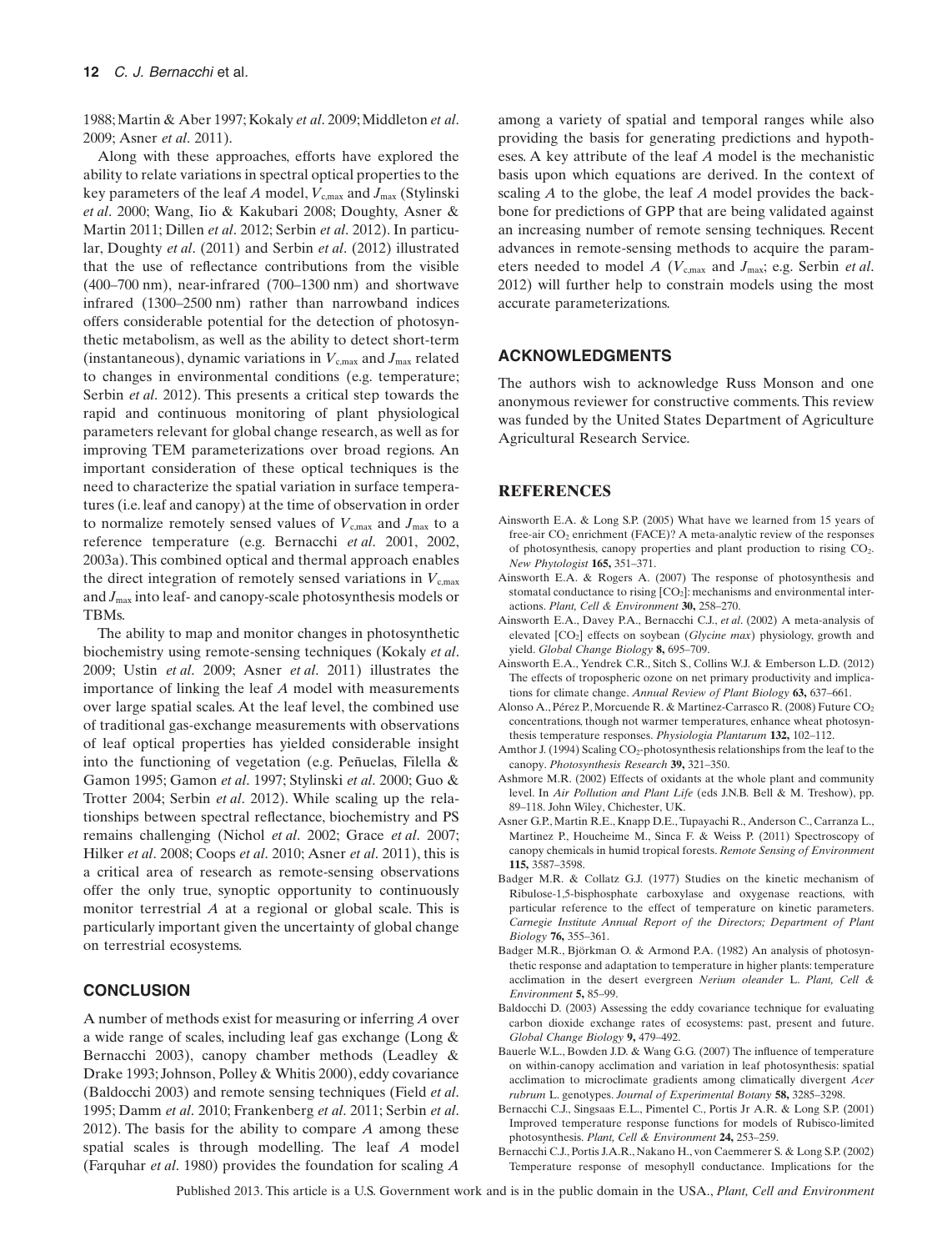determination of Rubisco enzyme kinetics and for limitations to photosynthesis *in vivo*. *Plant Physiology* **130,** 1992–1998.

- Bernacchi C.J., Pimentel C. & Long S.P. (2003a) In vivo temperature response functions of parameters required to model RuBP-limited photosynthesis. *Plant, Cell & Environment* **26,** 1419–1430.
- Bernacchi C.J., Calfapietra C., Davey P.A., Wittig V.E., Scarascia- Mugnozza G.E., Raines C.A. & Long S.P. (2003b) Photosynthesis and stomatal conductance responses of poplars to free air  $CO<sub>2</sub>$  enrichment (PopFACE) during the first growth cycle and immediately following coppice. *New Phytologist* **159,** 609–621.
- Bernacchi C.J., Morgan P.B., Ort D.R. & Long S.P. (2005) The growth of soybean under free air  $[CO_2]$  enrichment (FACE) stimulates photosynthesis while decreasing *in vivo* Rubisco capacity. *Planta* **220,** 424–446.
- Bernacchi C.J., Leakey A.D.B., Heady L.E., *et al*. (2006) Hourly and seasonal variation in photosynthesis and stomatal conductance of soybean grown at future  $CO<sub>2</sub>$  and ozone concentrations for three years under fully open air field conditions. *Plant, Cell & Environment* **29,** 2077–2090.
- Berry J. & Björkman O. (1980) Photosynthetic response and adaptation to temperature in higher plants. *Annual Review of Plant Physiology* **31,** 491– 543.
- Betzelberger A.M., Gillespie K.M., McGrath J.M., Koester R.P., Nelson R.L. & Ainsworth E.A. (2010) Effects of chronic elevated ozone concentration on antioxidant capacity, photosynthesis and seed yield of 10 soybean cultivars. *Plant, Cell & Environment* **33,** 1569–1581.
- Betzelberger A.M., Yendrek C.R., Sun J., Leisnter C.P., Nelson R.L., Ort D.R. & Ainsworth E.A. (2012) Ozone exposure-response for U.S. soybean cultivars: linear reductions in photosynthetic potential, biomass and yield. *Plant Physiology* **160,** 1827–1839.
- Bonan G.B., Lawrence P.J., Oleson K.W., Levis S., Jung M., Reichstein M., Lawrence D.M. & Swenson S.C. (2011) Improving canopy processes in the Community Land Model version 4 (CLM4) using global flux fields empirically inferred from FLUXNET data. *Journal of Geophysical Research – Biogeosciences* **116,** G02014.
- Bonan G.B., Oleson K.W., Fisher R.A., Lasslop G. & Reichstein M. (2012) Reconciling leaf physiological traits and canopy flux data: use of the TRY and FLUXNET databases in the community land model version 4. *Journal of Geophysical Research – Biogeosciences* **117,** G02026.
- Bunce J.A. (2000) Acclimation of photosynthesis to temperature in eight cool and warm climate herbaceous C3 species: temperature dependence of parameters of a biochemical photosynthesis model. *Photosynthesis Research* **63,** 59–67.
- von Caemmerer S. (2000) *Biochemical Models of Leaf Photosynthesis*. CSIRO Publishing, Collingwood, Vic, Australia.
- von Caemmerer S. & Evans J.R. (2010) Enhancing C3 photosynthesis. *Plant Physiology* **154,** 589–592.
- von Caemmerer S., Evans J.R., Hudson G.S. & Andrews J.T. (1994) The kinetics of ribulose-1,5-bisphosphate carboxylase/oxygenase *in vivo* inferred from measurements of photosynthesis in leaves of transgenic tobacco. *Planta* **195,** 88–97.
- Centritto M. (2002) The effects of elevated  $[CO<sub>2</sub>]$  and water availability on growth and physiology of peach (*Prunus persica*) plants. *Plant Biosystems* **136,** 177–188.
- Chaves M.M., Pereira J.S., Maroco J., Rodrigues M.L., Ricardo C.P.P., Osorio M.L., Carvalho I., Faria T. & Pinheiro C. (2002) How plants cope with water stress in the field? Photosynthesis and growth.*Annals of Botany* **89,** 907–916.
- Chen H., Dickinson R.E., Dai Y. & Zhou L. (2011) Sensitivity of simulated terrestrial carbon assimilation and canopy transpiration to different stomatal conductance and carbon assimilation schemes. *Climate Dynamics* **36,** 1037–1054.
- Chen J.M., Liu J., Cihlar J. & Goulden M.L. (1999) Daily canopy photosynthesis model through temporal and spatial scaling for remote sensing applications. *Ecological Modelling* **124,** 99–119.
- Coops N.C., Hilker T., Hall F.G., Nichol C.J. & Drolet G.G. (2010) Estimation of light-use efficiency of terrestrial ecosystem from space: a status report. *Bioscience* **60,** 788–797.
- Cramer W., Bondeau A., Woodward F.I., *et al*. (2001) Global response of terrestrial ecosystem structure and function to CO<sub>2</sub> and climate change: results from six dynamic global vegetation models. *Global Change Biology* **7,** 357– 373.
- Curran P.J. (1989) Remote-sensing of foliar chemistry. *Remote Sensing of Environment* **30,** 271–278.
- Curtis P.S. & Wang X. (1998) A meta-analysis of elevated  $CO<sub>2</sub>$  effects on woody plant mass, form, and physiology. *Oecologia* **113,** 299–313.
- Damm A., Elbers J., Erler A., *et al*. (2010) Remote sensing of sun-induced fluorescence to improve modeling of diurnal courses of gross primary production (GPP). *Global Change Biology* **16,** 171–186.
- Damour G., Simonneau T., Cochard H. & Urban L. (2010) An overview of models of stomatal conductance at the leaf level. *Plant, Cell & Environment* **33,** 1419–1438.
- Dillen S.Y., de Beeck M.O., Hufkens K., Buonanduci M. & Phillips N.G. (2012) Seasonal patterns of foliar reflectance in relation to photosynthetic capacity and color index in two co-occurring tree species, *Quercus rubra* and *Betula papyrifera*. *Agricultural and Forest Meteorology* **160,** 60–68.
- Doughty C., Asner G. & Martin R. (2011) Predicting tropical plant physiology from leaf and canopy spectroscopy. *Oecologia* **165,** 289–299.
- Drewry D.T., Kumar P., Long S.P., Bernacchi C.J., Liang X.-Z. & Sivapalan M. (2010a) Ecohydrological responses of dense canopies to environmental variability: 1. Interplay between vertical structure and photosynthetic pathway. *Journal of Geophysical Research* **115,** G04022.
- Drewry D.T., Kumar P., Long S.P., Bernacchi C.J., Liang X.-Z. & Sivapalan M. (2010b) Ecohydrological responses of dense canopies to environmental variability: 2. Role of acclimation under elevated CO2. *Journal of Geophysical Research* **115,** G04023.
- Dreyer E., Le Roux X., Montpied P., Daudet F.A. & Masson F. (2001) Temperature response of leaf photosynthetic capacity in seedlings from seven temperate tree species. *Tree Physiology* **21,** 223–232.
- Ellsworth D.S., Thomas R., Crous K.Y., Palmroth S., Ward E., Maier C., DeLucia E. & Oren R. (2012) Elevated  $CO<sub>2</sub>$  affects photosynthetic responses in canopy pine and subcanopy deciduous trees over 10 years: a synthesis from Duke FACE. *Global Change Biology* **18,** 223–242.
- Evans J.R. (1989) Photosynthesis and nitrogen relationships in leaves of C3 plants. *Oecologia* **78,** 9–19.
- Eyring H. (1935) The activated complex in chemical reactions. *Journal of Chemical Physics* **3,** 107–115.
- Farage P.K., Long S.P., Lechner E.G. & Baker N. (1991) The sequence of change within the photosynthetic apparatus of wheat following short-term exposure to ozone. *Plant Physiology* **95,** 529–535.
- Farquhar G. & Sharkey T.D. (1982) Stomatal conductance and photosynthesis. *Annual Review of Plant Physiology* **33,** 317–345.
- Farquhar G.D. & von Caemmerer S. (1982) Modeling of photosynthetic responses to environmental conditions. In *Physiological Plant Ecology II. Encyclopedia of Plant Physiology* new series (eds O.L. Lange, P.S. Nobel, C.B. Osmond & H. Ziegler), pp. 550–587. Springer-Verlag, Heidelberg.
- Farquhar G.D. & Wong S.C. (1984) An empirical model of stomatal conductance. *Australian Journal of Plant Physiology* **11,** 191–210.
- Farquhar G.D., von Caemmerer S. & Berry J.A. (1980) A biochemical model of photosynthetic CO2 assimilation in leaves of C3 species. *Planta* **149,** 78–90.
- Farquhar G.D., Von Caemmerer S. & Berry J.A. (2001) Models of photosynthesis. *Plant Physiology* **125,** 42–45.
- Feller U., Crafts-Brandner S.J. & Salvucci M.E. (1998) Moderately high temperatures inhibit ribulose-1,5-bisphosphate carboxylase/oxygenase (Rubisco) activase-mediated activation of Rubisco. *Plant Physiology* **116,** 539–546.
- Field C.B. & Avissar R. (1998) Bidirectional interactions between the biosphere and the atmosphere – introduction. *Global Change Biology* **4,** 459– 460.
- Field C.B., Randerson J.T. & Malmstrom C.M. (1995) Global net primary production-Combining ecology and remote-sensing. *Remote Sensing of Environment* **51,** 74–88.
- Fiscus E.L., Booker F.L. & Burkey K.O. (2005) Crop responses to ozone: uptake, modes of action, carbon assimilation and partitioning. *Plant, Cell & Environment* **28,** 997–1011.
- Flexas J., Bota J., Loreto F., Cornic G. & Sharkey T.D. (2004) Diffusive and metabolic limitations to photosynthesis under drought and salinity in C<sub>3</sub> plants. *Plant Biology* **6,** 269–279.
- Flexas J., Barbour M., Brendel O., *et al*. (2012) Mesophyll diffusion conductance to CO2: an unappreciated central player in photosynthesis. *Plant Science* **193–194,** 70–84.
- Flügge U.I., Häusler R.E., Ludewig F. & Fischer K. (2003) Functional genomics of phosphate antiport systems of plastids. *Physiologia Plantarum* **118,** 475– 482.
- Fowler D. (2008) *Ground-Level Ozone in the 21st Century: Future Trends, Impacts and Policy Implications*. The Royal Society, London, UK.
- Fowler D., Cape J.N., Coyle M., Smith R.I., Hjellbrekke A.-G., Simpson D., Derwent R.G. & Johnson C.E. (1999) Modelling photochemical oxidant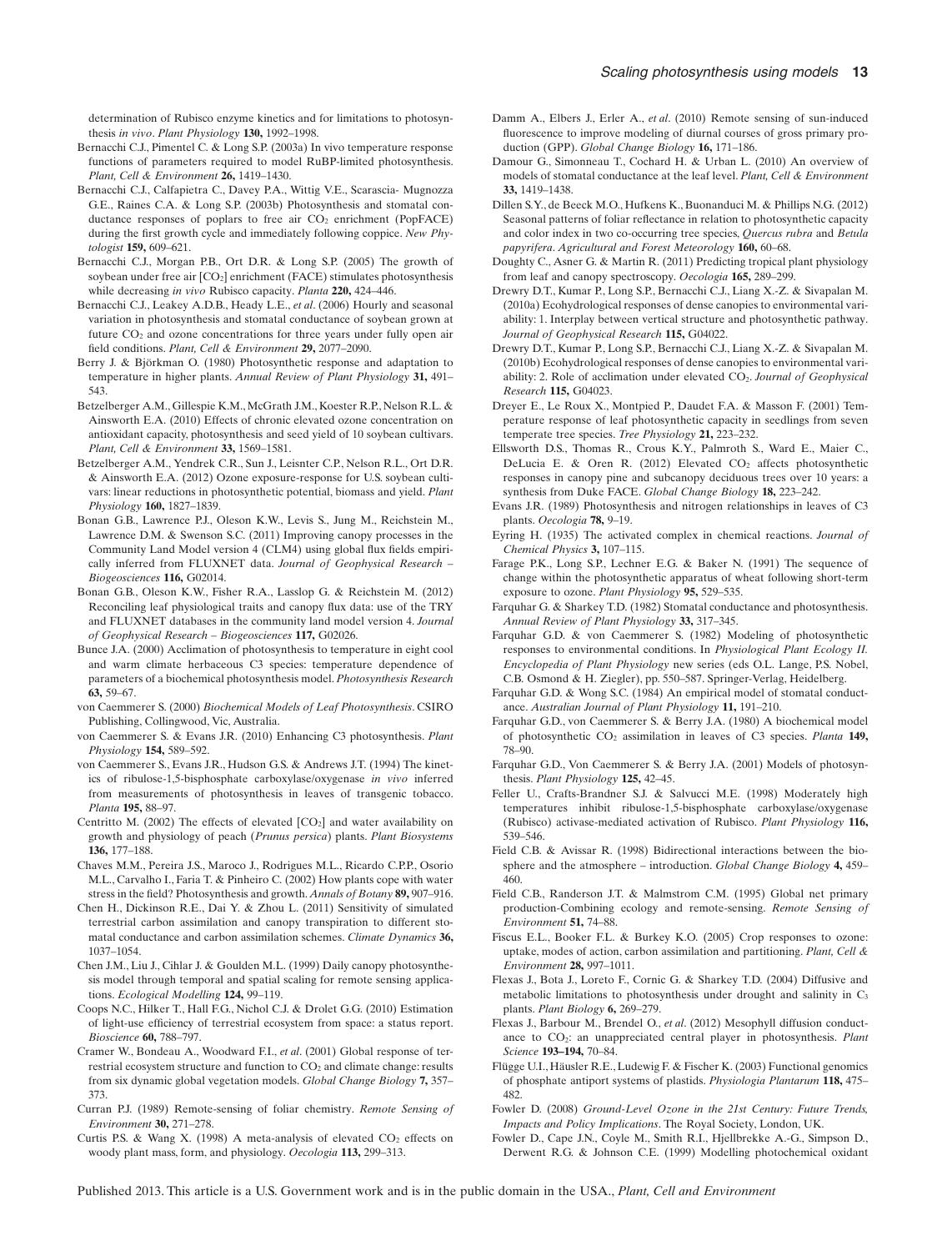formation, transport, deposition and exposure of terrestrial ecosystems. *Environmental Pollution* **100,** 43–55.

- Frankenberg C., Fisher J.B., Worden J., *et al*. (2011) New global observations of the terrestrial carbon cycle from GOSAT: patterns of plant fluorescence with gross primary productivity. *Geophysical Research Letters* **38,** L17706.
- Fuentes D.A., Gamon J.A., Cheng Y.F., Claudio H.C., Qiu H.L.,Mao Z.Y., Sims D.A., Rahman A.F., Oechel W. & Luo H.Y. (2006) Mapping carbon and water vapor fluxes in a chaparral ecosystem using vegetation indices derived from AVIRIS. *Remote Sensing of Environment* **103,** 312–323.
- Fuhrer J. (2003) Agroecosystem responses to combinations of elevated  $CO<sub>2</sub>$ . ozone, and global climate change. *Agriculture, Ecosystem and Environment* **97,** 1–20.
- Galmés J., Flexas J., Keys A.J., Cifre J., Mitchell R.A.C., Madgwick P.J., Haslam R.P., Medrano H. & Parry M.A.J. (2005) Rubisco specificity factor tends to be larger in plant species from drier habitats and in species with persistent leaves. *Plant, Cell & Environment* **28,** 571–579.
- Gamon J.A., Serrano L. & Surfus J.S. (1997) The photochemical reflectance index: an optical indicator of photosynthetic radiation use efficiency across species, functional types, and nutrient levels. *Oecologia* **112,** 492–501.
- Ge Z.M., Zhou X., Kellomaki S., Zhang C., Peltola H., Martikainen P.J. & Wang K.Y. (2012) Acclimation of photosynthesis in a boreal grass (*Phalaris arundinacea* L.) under different temperature, CO<sub>2</sub>, and soil water regimes. *Photosynthetica* **50,** 141–151.
- Ghannoum O., Phillips N.G., Sears M.A., Logan B.A., Lewis J.D., Conroy J.P. & Tissue D.T. (2010) Photosynthetic responses of two eucalypts to industrialage changes in atmospheric CO<sub>2</sub> and temperature. Plant, Cell & Environ*ment* **33,** 1671–1681.
- Gillespie K.M., Xu F., Richter K.T., McGrath J.M., Markelz R.J.C., Ort D.R., Leakey A.D.B. & Ainsworth E.A. (2012) Greater antioxidant and respiratory metabolism in field-grown soybean exposed to elevated O3 under both ambient and elevated CO2. *Plant, Cell & Environment* **35,** 169–184.
- Gitelson A.A., Vina A., Verma S.B., Rundquist D.C., Arkebauer T.J., Keydan G., Leavitt B., Ciganda V., Burba G.G. & Suyker A.E. (2006) Relationship between gross primary production and chlorophyll content in crops: implications for the synoptic monitoring of vegetation productivity. *Journal of Geophysical Research-Atmospheres* **111,** D08S11.
- Goumenaki E., Taybi T., Borland A. & Barnes J. (2010) Mechanisms underlying the impacts of ozone on photosynthetic performance. *Environmental and Experimental Botany* **69,** 259–266.
- Grace J., Nichol C., Disney M., Lewis P., Quaife T. & Bowyer P. (2007) Can we measure terrestrial photosynthesis from space directly, using spectral reflectance and fluorescence? *Global Change Biology* **13,** 1484–1497.
- Grassi G. & Magnani F. (2005) Stomatal, mesophyll conductance and biochemical limitations to photosynthesis as affected by drought and leaf ontogeny in ash and oak trees. *Plant, Cell & Envrionment* **28,** 834–849.
- Groenendijk M., Dolman A.J., van der Molen M.K., *et al*. (2011) Assessing parameter variability in a photosynthesis model with and between plant functional types using global Fluxnet eddy covariance data. *Agricultural and Forest Meteorology* **151,** 22–38.
- Gu L., Pallardy S.G., Tu K., Law B.E. & Wullschleger S.D. (2010) Reliable estimates of biochemical parameters from C3 leaf photosynthesisintercellular carbon dioxide response curves. *Plant, Cell & Environment* **33,** 1852–1874.
- Guo J.M. & Trotter C.M. (2004) Estimating photosynthetic light-use efficiency using the photochemical reflectance index: variations among species. *Functional Plant Biology* **31,** 255–265.
- Haldimann P. & Feller U. (2005) Growth at moderately elevated temperature alters the physiological response of the photosynthetic apparatus to heat stress in pea (*Pisum sativum* L.) leaves. *Plant, Cell & Environment* **28,** 302–317.
- Harley P.C. & Baldocchi D.D. (1995) Scaling carbon dioxide and water vapour exchange from leaf to canopy in a deciduous forest. I. Leaf model parametrization. *Plant, Cell & Environment* **18,** 1146–1156.
- Harley P.C. & Sharkey T.D. (1991) An improved model of C3 photosynthesis at high CO<sub>2</sub>: reversed O<sub>2</sub> sensitivity explained by lack of glycerate reentry into the chloroplast. *Photosynthesis Research* **27,** 169–178.
- Harley P.C. & Tenhunen J.D. (1991) Modeling the photosynthetic response of C3 leaves to environmental factors. In *Modeling Crop Photosynthesis: From Biochemistry to Canopy* Special Publication No. 19, (eds K.J. Boote & R.S. Loomis), pp. 17–39. Crop Science Society of America, Madison, WI, USA.
- Harley P.C., Thomas R.B., Reynolds J.F. & Strain B.R. (1992) Modelling photosynthesis of cotton grown in elevated CO2. *Plant, Cell & Environment* **15,** 271–282.
- Harper A.B., Denning A.S., Baker I.T., Branson M.D., Prihodoko L. & Randall D.A. (2010) Role of deep soil moisture in modulating climate in the Amazon rainforest. *Geophysical Research Letters* **37,** L05802.
- Harrison E.P., Olcer H., Lloyd J.C., Long S.P. & Raines C.A. (2001) Small decreases in SBPase cause a linear decline in the apparent RuBP regeneration rate, but do not affect Rubisco carboxylation capacity. *Journal of Experimental Botany* **52,** 1779–1784.
- Hikosaka K., Ishikawa K., Borjigidai A., Muller O. & Onoda Y. (2006) Temperature acclimation of photosynthesis: mechanisms involved in the changes in temperature dependence of photosynthetic rate. *Journal of Experimental Botany* **57,** 291–302.
- Hilker T., Coops N.C., Hall F.G., Black T.A.,Wulder M.A., Nesic Z. & Krishnan P. (2008) Separating physiologically and directionally induced changes in PRI using BRDF models. *Remote Sensing of Environment* **112,** 2777– 2788.
- Jensen R.G. & Bahr J.T. (1977) Ribulose-1,5-bisphosphate carboxylase oxygenase. *Annual Review of Plant Physiology* **29,** 379–400.
- Johnson F.H. & Lewin I. (1946) The growth rate of *E. coli* in relation to temperature, quinine and coenzyme. *Journal of Cellular and Comparative Physiology* **28,** 47–75.
- Johnson H.B., Polley H.W. & Whitis R.P. (2000) Elongated chambers for field studies across atmospheric CO<sub>2</sub> gradients. Publications from USDA-ARS/ UNL Faculty. Paper 429.
- Jones H.G. (1985) Partitioning stomatal and non-stomatal limitations to photosynthesis. *Plant, Cell & Environment* **8,** 95–104.
- Jones H.G. (1998) Stomatal control of photosynthesis and transpiration. *Journal of Experimental Botany* **49,** 387–398.
- June T., Evans J.R. & Farquhar G.D. (2004) A simple new equation for the reversible temperature dependence of photosynthetic electron transport: a study on soybean leaf. *Functional Plant Biology* **31,** 275–283.
- Karnosky D.F., Zak D.R., Pregitzer K.S., et al. (2003) Tropospheric O<sub>3</sub> moderates responses of temperate hardwood forests to elevated CO<sub>2</sub>: a synthesis of molecular to ecosystem results from the Aspen FACE project. *Functional Ecology* **17,** 289–304.
- Kattge J. & Knorr W. (2007) Temperature acclimation in a biochemical model of photosynthesis: a reanalysis of data from 36 species. *Plant, Cell & Environment* **30,** 1176–1190.
- Kattge J., Knorr W., Raddatz T. & Wirth C. (2009) Quantifying photosynthetic capacity and its relationship to leaf nitrogen content for global-scale terrestrial biosphere models. *Global Change Biology* **15,** 976–991.
- Kirschbaum M.U.F. & Farquhar G.D. (1984) Temperature dependence of whole-leaf photosynthesis in *Eucalyptus pauciflora* Sieb. Ex Spreng. *Functional Plant Biology* **11,** 519–538.
- Kitao M., Lei T.T., Koike T., Tobita H., Maruyama Y., Matsumoto Y. & Ang L.-H. (2000) Temperature response and photoinhibition investigated by chlorophyll fluorescence measurements for four distinct species of dipterocarp trees. *Physiologia Plantarum* **109,** 284–290.
- Kobayashi H., Baldocchi D.D., Ryu Y., Chen Q., Ma S., Osuna J.L. & Ustin S.L. (2012) Modeling energy and carbon fluxes in a heterogeneous oak woodland: a three-dimensional approach. *Agricultural and Forest Meteorology* **152,** 83–100.
- Kok B. (1948) A critical consideration of the quantum yield of Chlorellaphotosynthesis. *Enzymologia* **13,** 1–56.
- Kokaly R.F., Asner G.P., Ollinger S.V., Martin M.E. & Wessman C.A. (2009) Characterizing canopy biochemistry from imaging spectroscopy and its application to ecosystem studies. *Remote Sensing of Environment* **113,** S78– S91.
- Krömer S. (1995) Respiration during photosynthesis. *Annual Review of Plant Physiology and Plant Molecular Biology* **46,** 45–70.
- Labate C.A. & Leegood R.C. (1988) Limitation of photosynthesis by changes in temperature. *Planta* **173,** 519–527.
- Leadley P.W. & Drake B.G. (1993) Open top chambers for exposing plant canopies to elevated CO<sub>2</sub> concentration and for measuring net gas exchange. *Vegetatio* **104/105,** 3–15.
- Leakey A.D.B., Xu F., Gillespie K.M., McGrath J.M., Ainsworth E.A. & Ort D.R. (2009) Genomic basis for stimulated respiration by plants growing under elevated carbon dioxide. *Proceedings of the National Academy of Sciences of the United States of America* **106,** 3597–3602.
- Leakey A.D.B., Ainsworth E.A., Bernacchi C.J., Zhu X., Long S.P. & Ort D.R. (2012) Photosynthesis in a CO2-rich atmosphere. In *Photosynthesis: Plastid Biology, Energy Conversion and Carbon Assimilation, Advances in Photosynthesis and Respiration* (eds J.J. Eaton-Rye, B.C. Tripathy & T.D. Sharkey), vol. **34,** pp. 733–768. Springer, Dordrecht.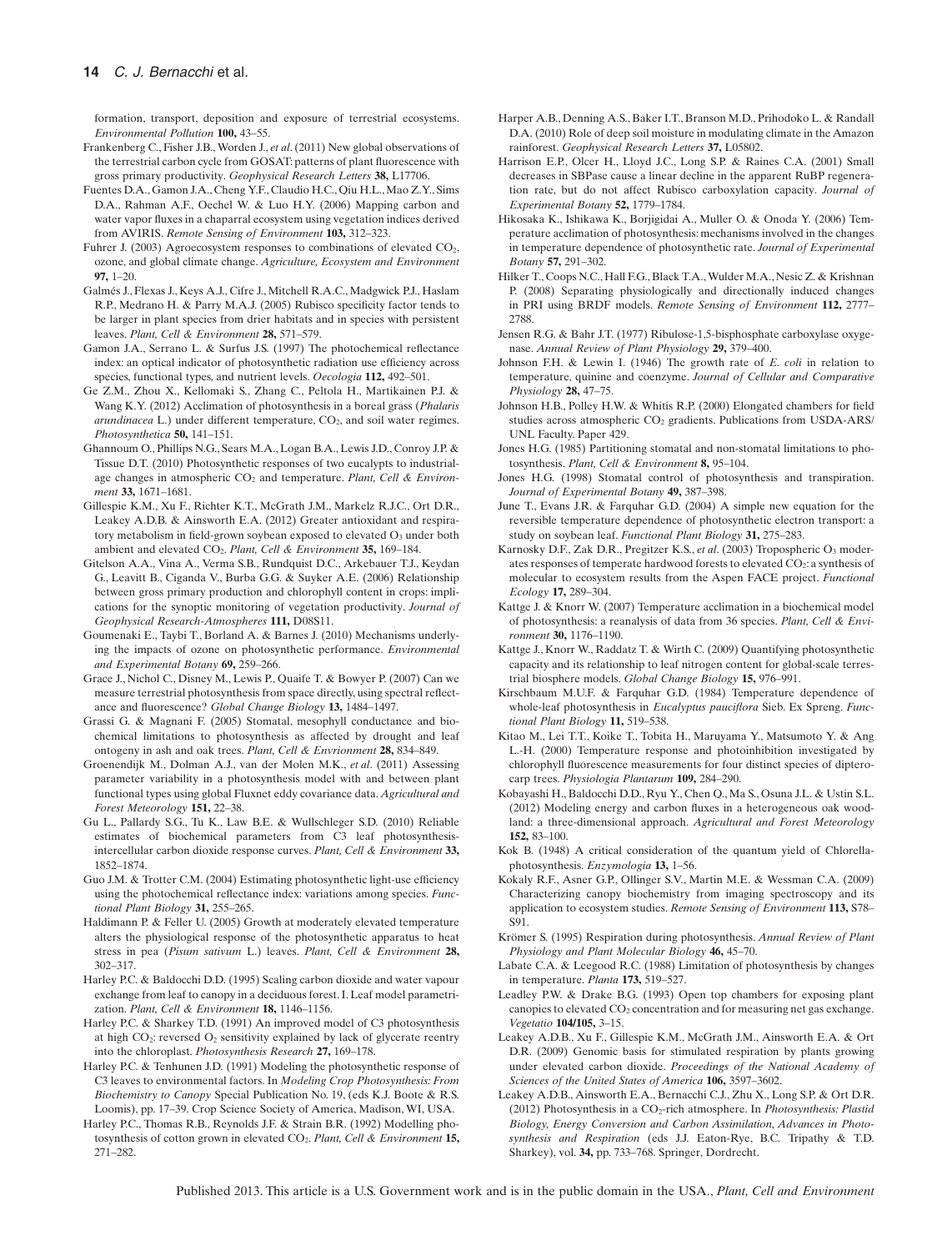- LeBauer D.S., Wang D., Richter K.T., Davidson C.C. & Dietze M.C. (2012) Facilitating feedbacks between field measurements and ecosystem models. *Ecological Monographs*. doi:10.1890/12-0137.1.
- Leegood R.C. (1996) Primary photosynthate production: physiology and metabolism. In *Photoassimilate Distribution in Plants and Crops: Source-Sink Relationships* (eds E. Zamski & A.A. Schaffer), pp. 21–41. Marcel Dekker Inc., New York.
- Leegood R.C. & Furbank R.T. (1986) Stimulation of photosynthesis by 2 percent oxygen at low temperature is restored by phosphate. *Planta* **168,** 84–93.
- Lefebvre S., Lawson T., Zakhleniuk O.V., Lloyd J.C. & Raines C.A. (2005) Increased sedoheptulose-1,7-bisphosphatase activity in transgenic tobacco plants stimulates photosynthesis and growth from an early stage in development. *Plant Physiology* **138,** 451–460.
- Lei H., Wuebbles D.J. & Liang X. (2012) Projected risk of high ozone episodes in 2050. *Atmospheric Environment* **59,** 567–577.
- Lloyd J. & Farquhar G.D. (1996) The CO<sub>2</sub> dependence of photosynthesis, plant growth responses to elevated CO2: concentrations and their interaction with soil nutrient status. 1. General principles and forest ecosystems. *Functional Ecology* **10,** 4–32.
- Lombardozzi D., Sparks J.D., Bonan G. & Levis S. (2012) Ozone exposure causes a decoupling of conductance and photosynthesis: implications for the Ball-Berry stomatal conductance model. *Oecologia* **169,** 651– 659.
- Long S.P. & Bernacchi C.J. (2003) Gas exchange measurements, what can they tell us about the underlying limitations to photosynthesis? Procedures and sources of error. *Journal of Experimental Botany* **54,** 2393–2401.
- Long S.P. & Drake B.G. (1991) Effect of the long-term elevation of  $CO<sub>2</sub>$ concentration in the field on the quantum yield of photosynthesis of the C3 sedge, *Scirpus olneyi*. *Plant Physiology* **96,** 221–226.
- Long S.P. & Naidu S.L. (2002) Effects of oxidants at the biochemical, cell and physiological levels, with particular reference to ozone. In *Air Pollution and Plant Life* (eds J.N.B. Bell & M. Treshow), pp. 69–88. John Wiley & Sons, Ltd., West Sussex.
- Long S.P., Ainsworth E.A., Leakey A.D.B., Nosberger J. & Ort D.R. (2006) Food for thought: lower than expected crop yield stimulation with rising  $CO<sub>2</sub>$ concentrations. *Science* **312,** 1918–1921.
- Loreto F., Delfine S. & Di Marco G. (1999) Estimation of photorespiratory carbon dioxide recycling during photosynthesis. *Australian Journal of Plant Physiology* **26,** 733–736.
- McMurtrie R.E. & Wang Y.P. (1993) Mathematical models of the photosynthetic response of tree stands to rising  $CO<sub>2</sub>$  concentrations and temperature. *Plant, Cell & Environment* **16,** 1–13.
- Martin M.E. & Aber J.D. (1997) High spectral resolution remote sensing of forest canopy lignin, nitrogen, and ecosystem processes. *Ecological Applications* **7,** 431–443.
- Martin M.J., Farage P.K., Humphries S.W. & Long S.P. (2000) Can the stomatal changes caused by acute ozone exposure be predicted by changes occurring in the mesophyll? A simplification for models of vegetation response to the global increase in tropospheric elevated ozone episodes. *Australian Journal of Plant Physiology* **27,** 211–219.
- Martin M.J., Host G.E., Lenz K.E. & Isebrands J.G. (2001) Simulating the growth response of aspen to elevated ozone: a mechanistic approach to scaling a leaf-level model of ozone effects on photosynthesis to a complex canopy architecture. *Environmental Pollution* **115,** 425–436.
- Medlyn B.E., Loustau D. & Delzon S. (2002) Temperature response of parameters of a biochemically based model of photosynthesis. I. Seasonal changes in mature maritime pine (*Pinus pinaster* Ait.). *Plant, Cell & Environment* **25,** 1155–1165.
- Medvigy D. & Moorcroft P.R. (2012) Predicting ecosystem dynamics at regional scales: an evaluation of a terrestrial biosphere model for the forests of northeastern North America. *Philosophical Transactions of the Royal Society B: Biological Sciences* **367,** 222–235.
- Medvigy D., Wofsy S.C., Munger J.W., Hollinger D.Y. & Moorcroft P.R. (2009) Mechanistic scaling of ecosystem function and dynamics in space and time: ecosystem demography model version 2. *Journal of Geophysical Research* **114,** G01002.
- Meehl G.A., Stocker T.F., Collins W.D., *et al*. (2007) Global climate projections. In *Climate Change 2007:The Physical Science Basis. Contribution ofWorking Group I to the Fourth Assessment Report of the Intergovernmental Panel on Climate Change* (eds S. Solomon, D. Qin, M. Manning, Z. Chen, M. Marquis, K.B. Averyt, M. Tignor & H.L. Miller), pp. 787–845. Cambridge University Press, Cambridge, UK.
- Miao Z., Xu M., Lathrop R.G. & Wang Y. (2009) Comparison of the *A*–*C*<sup>i</sup> curve fitting method on determining maximum ribulose1,5-biphosphate carboxylase/oxygenase carboxylation rate, potential light saturated electron transport rate and leaf dark respiration. *Plant, Cell & Environment* **32,** 109–122.
- Middleton E.M., Cheng Y., Hilker T., Black T.A., Praveena K., Coops N.C. & Huemmrich K.F. (2009) Linking foliage spectral responses to canopy-level ecosystem photosynthetic light-use efficiency at a Douglas-fir forest in Canada. *Canadian Journal of Remote Sensing* **35,** 166–188.
- Mikami K. & Murata N. (2003) Membrane fluidity and the perception of environmental signals in cyanobacteria and plants. *Progress in Lipid Research* **42,** 527–543.
- Mills G., Ball G., Hayes F., Fuhrer J., Skarby L., Gimeno B., De Temmerman L., Heagle A. & Members of the ICP vegetation programme (2000) Development of a multi-factor model for predicting the effects of ambient ozone on the biomass of white clover. *Environmental Pollution* **109,** 533–542.
- Monteith J.L. (1981) Climatic variation and the growth of crops. *Quarterly Journal of the Royal Meteorological Society* **107,** 749–774.
- Morgan P.B., Bernacchi C.J., Ort D.R. & Long S.P. (2004) An in vivo analysis of the effect of season-long open-air elevation of ozone to anticipated 2050 levels on photosynthesis in soybean. *Plant Physiology* **135,** 2348–2357.
- Nemani R.R., Keeling C.D., Hashimoto H., Jolly W.M., Piper S.C., Tucker C.J., Myneni R.B. & Running S.W. (2003) Climate driven increases in global terrestrial net primary production from 1982 to 1999. *Science* **300,** 1560– 1563.
- Nichol C.J., Lloyd J., Shibistova O., Arneth A., Roser C., Knohl A., Matsubara S. & Grace J. (2002) Remote sensing of photosynthetic-light-use efficiency of a Siberian boreal forest. *Tellus Series B-Chemical and Physical Meteorology* **54,** 677–687.
- Niinemets U., Cescatti A., Rodeghiero M. & Tosens T. (2006) Complex adjustments of photosynthetic potentials and internal diffusion conductance to current and previous light availabilities and leaf age in Mediterranean evergreen species *Quercus ilex*. *Plant, Cell & Environment* **29,** 1159–1178.
- Nowak R., Ellsworth D.S. & Smith S.D. (2004) Functional responses of plants to elevated atmospheric  $CO<sub>2</sub> -$  do photosynthetic and productivity data from FACE experiments support early predictions? *New Phytologist* **162,** 253–280.
- Ögren E. & Evans J.R. (1993) Photosynthetic light-response curves. *Planta* **189,** 182–190.
- Ollinger S.V. (2011) Sources of variability in canopy reflectance and the convergent properties of plants. *New Phytologist* **189,** 375–394.
- Onoda Y., Hikosaka K. & Hirose T. (2005) The balance between RuBP carboxylation and RuBP regeneration: a mechanism underlying the interspecific variation in acclimation of photosynthesis to seasonal change in temperature. *Functional Plant Biology* **32,** 903–910.
- Panek J.A. (2004) Ozone uptake, water loss and carbon exchange dynamics in annually drought-stressed *Pinus ponderosa* forests: measured trends and parameters for uptake modeling. *Tree Physiology* **24,** 277–290.
- Panek J.A. & Goldstein A.H. (1999) Response of stomatal conductance to drought in ponderosa pine: implications for carbon and ozone uptake. *Tree Physiology* **21,** 337–344.
- Patrick L.D., Ogle K. & Tissue D.T. (2009) A hierarchical Bayesian approach for estimation of photosynthetic parameters of C3 plants. *Plant, Cell & Environment* **32,** 1695–1709.
- Peñuelas J., Filella I. & Gamon J.A. (1995) Assessment of photosynthetic radiation-use efficiency with spectral reflectance. *New Phytologist* **131,** 291– 296.
- Prince S.D. & Goward S.N. (1995) Global primary production: a remote sensing approach. *Journal of Biogeography* **22,** 815–835.
- dePury D.G.G. & Farquhar G.D. (1997) Simple scaling of photosynthesis from leaves to canopies without the errors of big-leaf models. *Plant, Cell & Environment* **20,** 537–557.
- Qian T., Elings A., Dieleman J.A., Gort G. & Marcelis L.F.M. (2012) Estimation of photosynthesis parameters for a modified Farquhar–von Caemmerer–Berry model using simultaneous estimation method and nonlinear mixed effects model. *Experimental and Environmental Botany* **82,** 66–73.
- Raines C.A. (2003) The Calvin cycle revisited. *Photosynthesis Research* **75,** 1–10.
- Raison J.K., Pike C.S. & Berry J.A. (1982) Growth temperature-induced alterations in the thermotropic properties of nerium-oleander membrane lipids. *Plant Physiology* **70,** 215–218.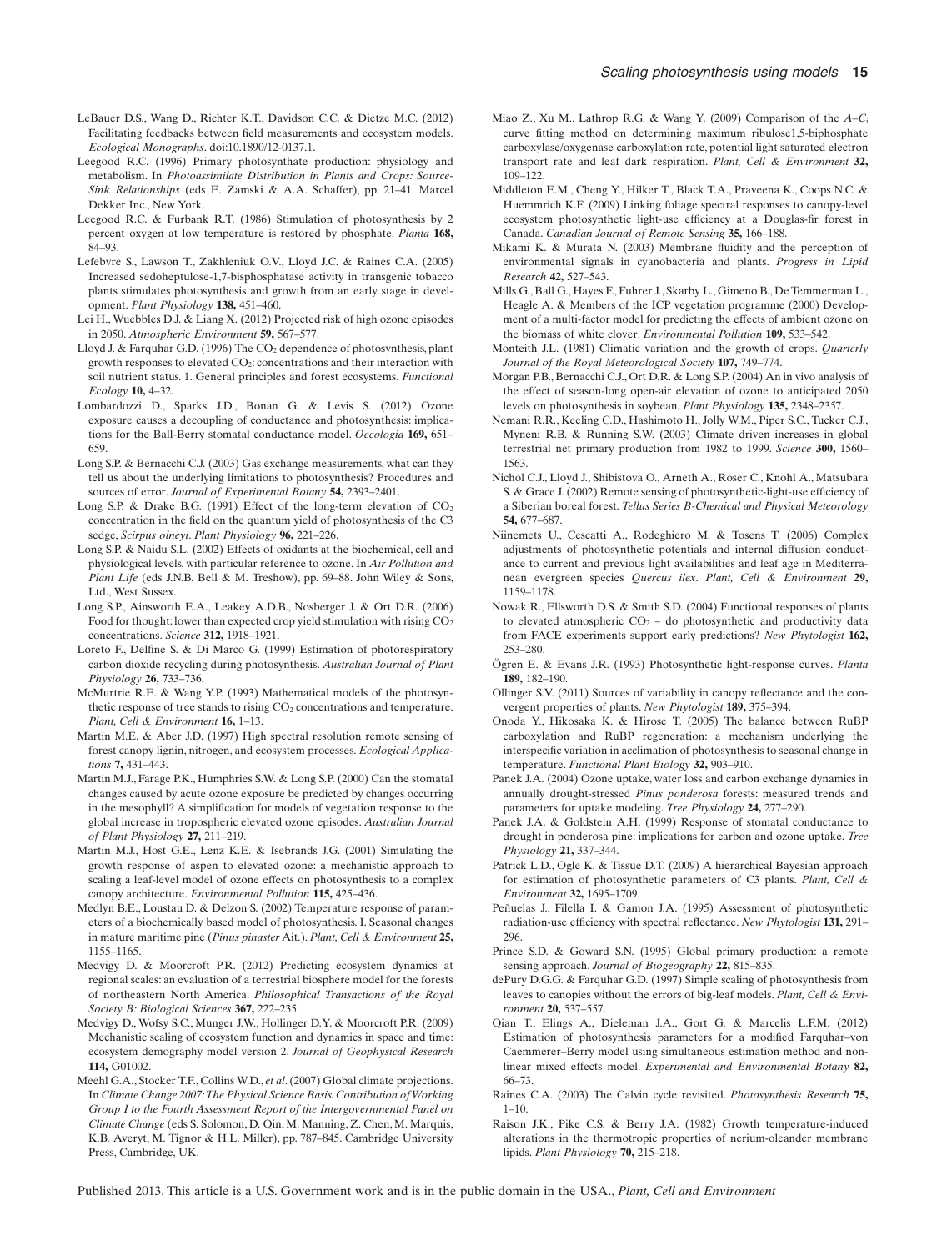- Reichstein M., Falge E., Baldocchi D., *et al*. (2005) On the separation of net ecosystem exchange into assimilation and ecosystem respiration: review and improved algorithm. *Global Change Biology* **11,** 1424–1439.
- Reynolds J.F., Chen J., Harley P.C., Hilbert D.W., Dougherty R.L. & Tenhunen J.D. (1992) Modeling the effects of elevated  $CO<sub>2</sub>$  on plants: extrapolating leaf response to a canopy. *Agricultural and Forest Meteorology* **61,** 69–94.
- Rosenthal D.M., Locke A.M., Khozaei M., Raines C.A., Long S.P. & Ort D.R. (2011) Over-expressing the C3 photosynthesis cycle enzyme sedoheptulose-1-7 bisphosphatase improves photosynthetic carbon gain and yield under fully open air CO<sub>2</sub> fumigation (FACE). *BMC Plant Biology* 11, 123.
- Running S.W., Nemani R.R., Heinsch F.A., Zhao M.S., Reeves M. & Hashimoto H. (2004) A continuous satellite-derived measure of global terrestrial primary production. *Bioscience* **54,** 547–560.
- Ryu Y., Baldocchi D.D., Kobayashi H., *et al*. (2011) Integration of MODIS land and atmosphere products with a coupled-process model to estimate gross primary productivity and evapotranspiration from 1 km to global scales. *Global Biogeochemical Cycles* **25,** GB4017.
- Sage R.F. (1994) Acclimation of photosynthesis to increasing atmospheric  $CO<sub>2</sub>$ – the gas-exchange perspective. *Photosynthesis Research* **39,** 351–368.
- Sage R.F. & Kubien D.S. (2007) The temperature response of C3 and C4 photosynthesis. *Plant, Cell & Environment* **30,** 1086–1106.
- Sage R.F., Sharkey T.D. & Seemann J.R. (1988) The *in vivo* response of the ribulose-1,5-bisphosphate carboxylase activation state and the pool sizes of photosynthetic metabolites to elevated CO2 in *Phaseolus vulgaris* L. *Planta* **174,** 407–416.
- Sage R.F., Sharkey T.D. & Seemann J.R. (1989) Acclimation to elevated CO<sub>2</sub> in five C3 species. *Plant Physiology* **89,** 590–596.
- Sage R.F., Santrucek J. & Grise D.J. (1995) Temperature effects on the photosynthetic response of C<sub>3</sub> plants to long-term CO<sub>2</sub> enrichment. *Vegetatio* 121, 67–77.
- Salvucci M.E. & Crafts-Brandner S.J. (2004a) Inhibition of photosynthesis by heat stress: the activation state of Rubisco as a limiting factor in photosynthesis. *Physiologia Plantarum* **120,** 179–186.
- Salvucci M.E. & Crafts-Brandner S.J. (2004b) Relationship between the heat tolerance of photosynthesis and the thermal stability of Rubisco activase in plants from contrasting thermal environments. *Plant Physiology* **134,** 1460– 1470.
- Salvucci M.E., Osteryoung K.W., Crafts-Brandner S.J. & Vierling E. (2001) Exceptional sensitivity of Rubisco activase to thermal denaturation *in vitro* and *in vivo*. *Plant Physiology* **127,** 1053–1064.
- Sands P.J. (1995) Modelling canopy production. II. From single leaf photosynthetic parameters to daily canopy photosynthesis. *Australian Journal of Plant Physiology* **22,** 603–614.
- Sellers P.J., Berry J.A., Collatz G.J., Field C.B. & Hall F.G. (1992) Canopy reflectance, photosynthesis, and transpiration. III. A reanalysis using improved leaf models and a new canopy integration scheme. *Remote Sensing of Environment* **42,** 187–216.
- Sellers P.J., Bounoua L., Collatz G.J., *et al*. (1996) Comparison of radiative and physiological effects of doubled atmospheric CO<sub>2</sub> on climate. *Science* 271, 1402–1406.
- Sellers P.J., Dickinson R.E., Randall D.A., *et al*. (1997) Modeling the exchanges of energy, water, and carbon between continents and the atmosphere. *Science* **275,** 502–509.
- Serbin S.P., Dillaway D.N., Kruger E.L. & Townsend P.A. (2012) Leaf optical properties reflect variation in photosynthetic metabolism and its sensitivity to temperature. *Journal of Experimental Botany* **63,** 489–502.
- Sharkey T.D. (1985) Photosynthesis in intact leaves of  $C_3$  plants: physics, physiology, and rate limitations. *Botanical Review* **51,** 53–105.
- Sharkey T.D., Stitt M., Heineke D., Gerhardt R., Raschke K. & Heldt H.W. (1986) Limitation of photosynthesis by carbon metabolism. 2.  $O_2$ -insensitive CO2 uptake results from limitation of triose phosphate utilization. *Plant Physiology* **81,** 1123–1129.
- Sitch S., Cox P.M., Collins W.J. & Huntingford C. (2007) Indirect radiative forcing of climate change through ozone effects on the land carbon sink. *Nature* **448,** 791–794.
- Solomon S., Qin D., Manning M., Marquis M., Averyt K., Tignor M.M.B., Miller Jr H.L. & Chen Z. (eds) (2007) *Climate Change 2007, The Physical Science Basis*. Cambridge University Press, Cambridge.
- Spreitzer R.J. & Salvucci M.E. (2002) Rubisco: interactions, associations and the possibilities of a better enzyme. *Annual Review of Plant Biology* **53,** 449–475.
- Steduto P., Cetinkökü Ö., Albrizio R. & Kanber R. (2002) Automated closedsystem canopy-chamber for continuous field-crop monitoring of CO<sub>2</sub> and H2O fluxes. *Agricultural and Forest Meteorology* **111,** 171–186.
- Stylinski C.D., Oechel W.C., Gamon J.A., Tissue D.T., Miglietta F. & Raschi A. (2000) Effects of lifelong  $[CO<sub>2</sub>]$  enrichment on carboxylation and light utilization of *Quercus pubescens* Willd. examined with gas exchange, biochemistry and optical techniques. *Plant, Cell & Environment* **23,** 1353– 1362.
- Su Y.H., Zhu G.F., Miao Z.W., Feng Q. & Chang Z.Q. (2009) Estimation of parameters of a biochemically based model of photosynthesis using a genetic algorithm. *Plant, Cell & Environment* **32,** 1710–1723.
- Ustin S.L., Gitelson A.A., Jacquemoud S., Schaepman M., Asner G.P., Gamon J.A. & Zarco-Tejada P. (2009) Retrieval of foliar information about plant pigment systems from high resolution spectroscopy. *Remote Sensing of Environment* **113,** S67–S77.
- Van Dingenen R., Dentener F.J., Raes F., Krol M.C., Emberson L. & Cofala J. (2009) The global impact of ozone on agricultural crop yields under current and future air quality legislation. *Atmospheric Environment* **43,** 604–618.
- Volz A. & Kley D. (1988) Evaluation of the Montsouris series of ozone measurements made in the nineteenth century. *Nature* **332,** 240–242.
- Wang D., LeBauer D. & Dietze M.C. (2013) Predicting yields of short-rotation hybrid poplar (*Populus* spp.) for the contiguous US through model-data synthesis. *Ecological Applications*. doi: 10.1890/12-0854.1.
- Wang Q., Iio A. & Kakubari Y. (2008) Broadband simple ratio closely traced seasonal trajectory of canopy photosynthetic capacity. *Geophysical Research Letters* **35,** L07401.
- Wang Y.P. & Jarvis P.G. (1990) Description and validation of an array model: MAESTRO. *Agricultural and Forest Meteorology* **51,** 257–280.
- Wang Y.P. & Leuning R. (1998) A two-leaf model for canopy conductance, photosynthesis and partitioning of available energy I: model description and comparison with a multi-layered model.*Agricultural and Forest Meteorology* **91,** 89–111.
- Way D.A. & Sage R.F. (2008) Thermal acclimation of photosynthesis in black spruce [*Picea mariana* (Mill.) BSP]. *Plant, Cell & Environment* **31,** 1250– 1262.
- Wessman C.A., Aber J.D., Peterson D.L. & Melillo J.M. (1988) Remote-sensing of canopy chemistry and nitrogen cycling in temperate forest ecosystems. *Nature* **335,** 154–156.
- Weston D.J. & Bauerle W.L. (2007) Inhibition and acclimation of C-3 photosynthesis to moderate heat: a perspective from thermally contrasting genotypes of *Acer rubrum* (red maple). *Tree Physiology* **27,** 1083–1092.
- Wilson K.B., Baldocchi D.D. & Hanson P.J. (2000a) Quantifying stomatal and non-stomatal limitations to carbon assimilation resulting from leaf aging and drought in mature deciduous tree species. *Tree Physiology* **20,** 787–797.
- Wilson K.B., Baldocchi D.D. & Hanson P.J. (2000b) Spatial and seasonal variability of photosynthetic parameters and their relationship to leaf nitrogen in a deciduous forest. *Tree Physiology* **20,** 565–578.
- Wittig V.E., Bernacchi C.J., Zhu X.-G., Calfapietra C., Ceulemans R., DeAngelis P., Gielen B., Miglietta F., Morgan P.B. & Long S.P. (2005) Gross primary production is stimulated for three Populus species grown under free-air CO2 enrichment from planting through canopy closure. *Global Change Biology* **11,** 644–656.
- Woodrow I.E. (1994) Optimal acclimation of the C3 photosynthetic system under enhanced CO2. *Photosynthesis Research* **39,** 401–412.
- Woodrow I.E. & Berry J.A. (1988) Enzymatic regulation of photosynthetic CO2 fixation in C3 plants. *Annual Review of Plant Physiology* **39,** 533– 594.
- Wullschleger S.D. (1993) Biochemical limitations to carbon assimilation in C3 plants- A retrospective analysis of the A-Ci curves from 109 species. *Journal of Experimental Botany* **44,** 907–920.
- Xiao J.F., Zhuang Q.L., Law B.E., *et al*. (2011) Assessing net ecosystem carbon exchange of US terrestrial ecosystems by integrating eddy covariance flux measurements and satellite observations. *Agricultural and Forest Meteorology* **151,** 60–69.
- Xu L. & Baldocchi D.D. (2003) Seasonal trends in photosynthetic parameters and stomatal conductance of blue oak (*Quercus douglasii*) under prolonged summer drought and high temperature. *Tree Physiology* **23,** 865–877.
- Yamori W. & von Caemmerer S. (2009) Effect of Rubisco activase deficiency on the temperature response of CO<sub>2</sub> assimilation rate and Rubisco activation state: insights from transgenic tobacco with reduced amounts of Rubisco activase. *Plant Physiology* **151,** 2073–2082.
- Yamori W., Noguchi K. & Terashima I. (2005) Temperature acclimation of photosynthesis in spinach leaves: analyses of photosynthetic components and temperature dependencies of photosynthetic partial reactions. *Plant, Cell & Environment* **28,** 536–547.